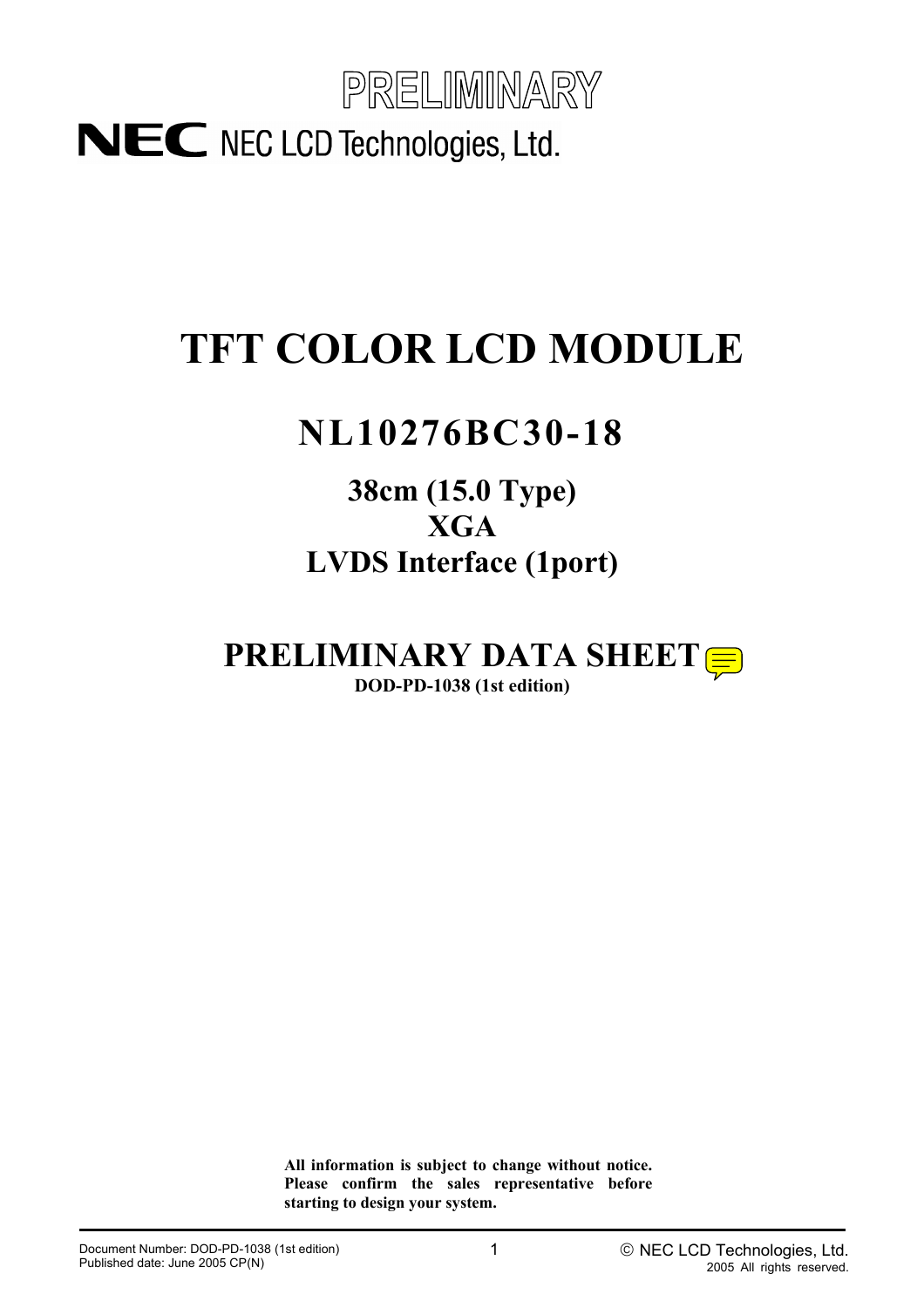

### <span id="page-1-0"></span>**INTRODUCTION**

The Copyright to this document belongs to NEC LCD Technologies, Ltd. (hereinafter called "NEC"). No part of this document will be used, reproduced or copied without prior written consent of NEC.

NEC does and will not assume any liability for infringement of patents, copyrights or other intellectual property rights of any third party arising out of or in connection with application of the products described herein except for that directly attributable to mechanisms and workmanship thereof. No license, express or implied, is granted under any patent, copyright or other intellectual property right of NEC.

Some electronic parts/components would fail or malfunction at a certain rate. In spite of every effort to enhance reliability of products by NEC, the possibility of failures and malfunction might not be avoided entirely. To prevent the risks of damage to death, human bodily injury or other property arising out thereof or in connection therewith, each customer is required to take sufficient measures in its safety designs and plans including, but not limited to, redundant system, fire-containment and anti-failure.

The products are classified into three quality grades: **"Standard"**, **"Special"**, and **"Specific"** of the highest grade of a quality assurance program at the choice of a customer. Each quality grade is designed for applications described below. Any customer who intends to use a product for application other than that of Standard quality grade is required to contact an NEC sales representative in advance.

The **Standard** quality grade applies to the products developed, designed and manufactured in accordance with the NEC standard quality assurance program, which are designed for such application as any failure or malfunction of the products (sets) or parts/components incorporated therein a customer uses are, directly or indirectly, free of any damage to death, human bodily injury or other property, like general electronic devices.

Examples: Computers, office automation equipment, communications equipment, test and measurement equipment, audio and visual equipment, home electronic appliances, machine tools, personal electronic equipment, industrial robots, etc.

The **Special** quality grade applies to the products developed, designed and manufactured in accordance with an NEC quality assurance program stricter than the standard one, which are designed for such application as any failure or malfunction of the products (sets) or parts/components incorporated therein a customer uses might directly cause any damage to death, human bodily injury or other property, or such application under more severe condition than that defined in the Standard quality grade without such direct damage.

Examples: Control systems for transportation equipment (automobiles, trains, ships, etc.), traffic control systems, anti-disaster systems, anti-crime systems, medical equipment not specifically designed for life support, safety equipment, etc.

The **Specific** quality grade applies to the products developed, designed and manufactured in accordance with the standards or quality assurance program designated by a customer who requires an extremely higher level of reliability and quality for such products.

Examples: Military systems, aircraft control equipment, aerospace equipment, nuclear reactor control systems, medical equipment/devices/systems for life support, etc.

The quality grade of this product is the **"Standard"** unless otherwise specified in this document.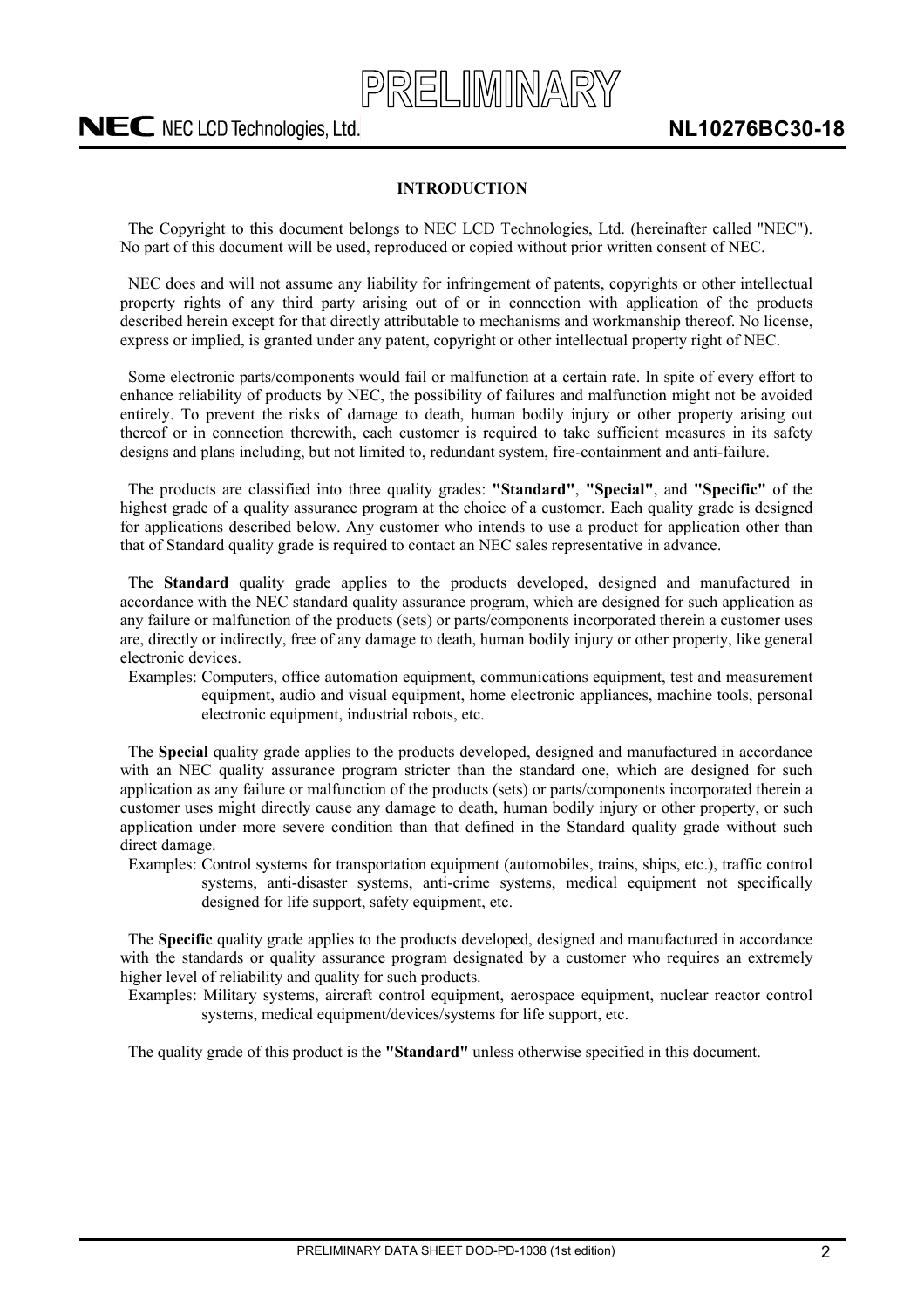

### **CONTENTS**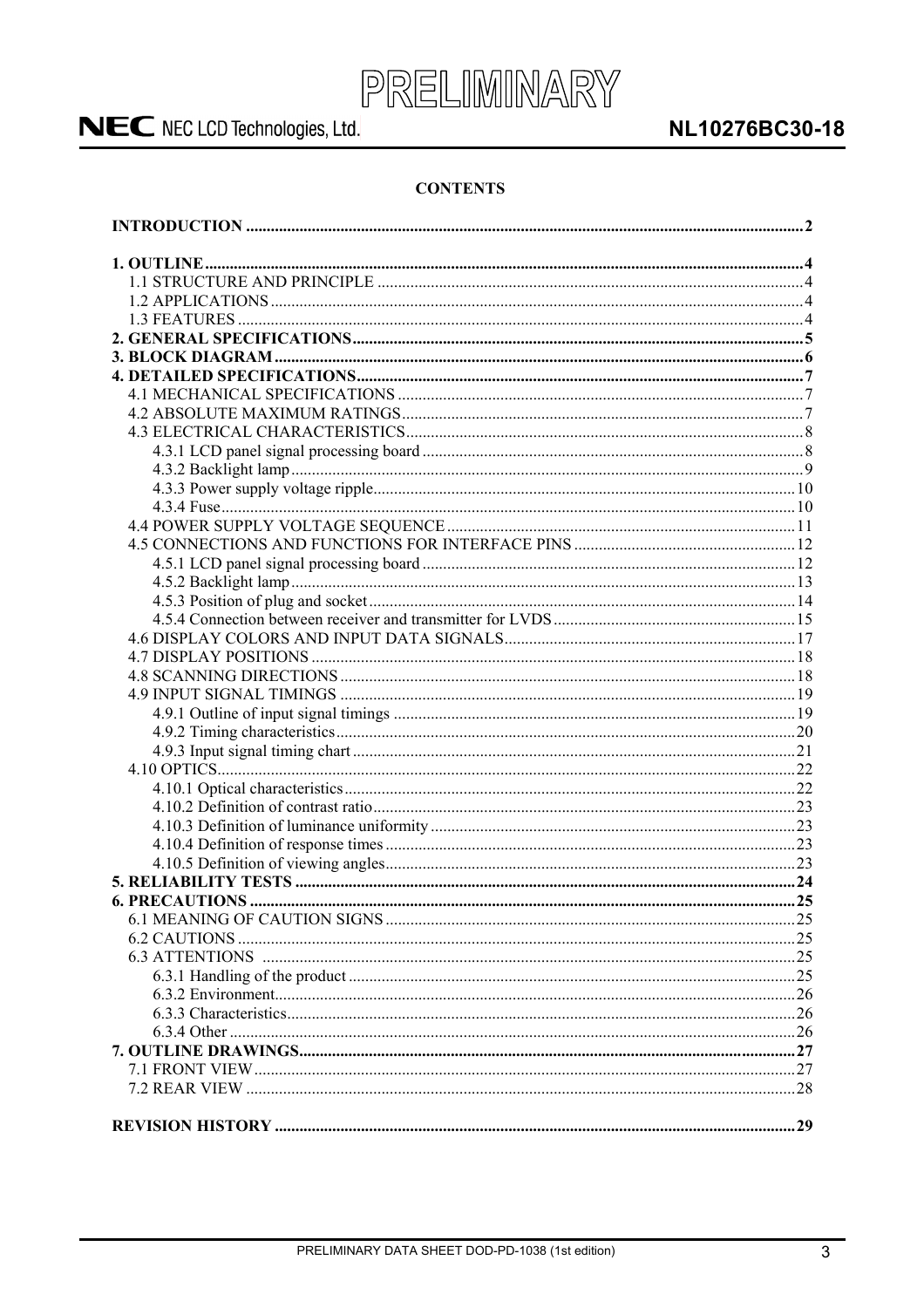### <span id="page-3-0"></span>**1. OUTLINE**

#### <span id="page-3-1"></span>1.1 STRUCTURE AND PRINCIPLE

Color LCD module NL10276BC30-18 is composed of the amorphous silicon thin film transistor liquid crystal display (a-Si TFT LCD) panel structure with driver LSIs for driving the TFT (Thin Film Transistor) array and a backlight.

PRELIMINARY

The a-Si TFT LCD panel structure is injected liquid crystal material into a narrow gap between the TFT array glass substrate and a color-filter glass substrate.

Color (Red, Green, Blue) data signals from a host system (e.g. PC, signal generator, etc.) are modulated into best form for active matrix system by a signal processing board, and sent to the driver LSIs which drive the individual TFT arrays.

The TFT array as an electro-optical switch regulates the amount of transmitted light from the backlight assembly, when it is controlled by data signals. Color images are created by regulating the amount of transmitted light through the TFT array of red, green and blue dots.

#### <span id="page-3-2"></span>1.2 APPLICATIONS

 $\bullet$  For industrial use

#### <span id="page-3-3"></span>1.3 FEATURES

- Wide viewing angle
- $\bullet$  High luminance
- LVDS interface (8-bit)
- Selectable LVDS input map
- Reversible-scan direction
- Small foot print
- $\bullet$  Edge light type backlight (without inverter)
- Replaceable lamp for backlight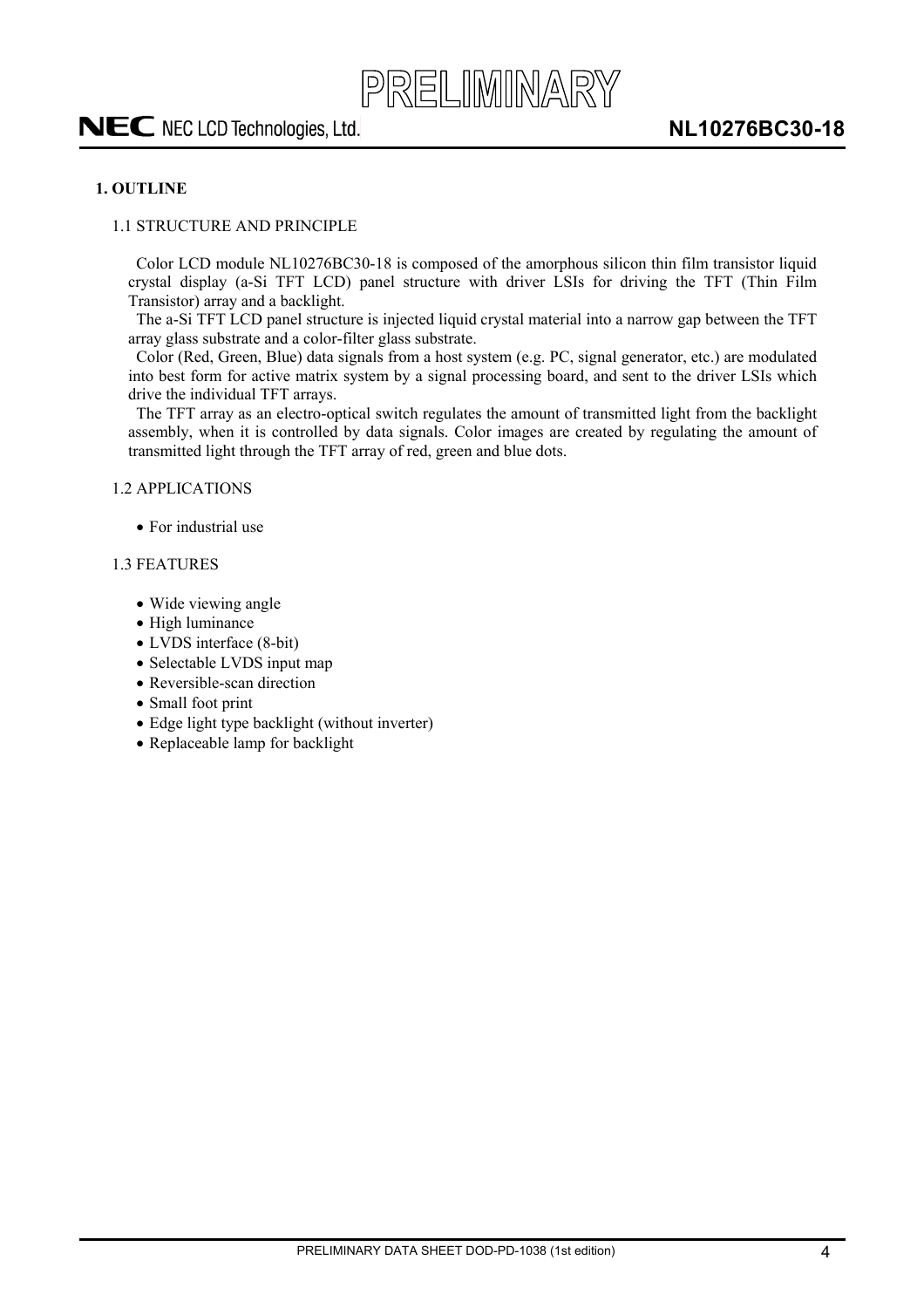

### <span id="page-4-0"></span>**2. GENERAL SPECIFICATIONS**

| Display area               | 304.128 (H) $\times$ 228.096 (V) mm                                                                                                                                                                                                                                   |  |  |  |
|----------------------------|-----------------------------------------------------------------------------------------------------------------------------------------------------------------------------------------------------------------------------------------------------------------------|--|--|--|
| Diagonal size of display   | 38cm (15.0 inches)                                                                                                                                                                                                                                                    |  |  |  |
| Drive system               | a-Si TFT active matrix                                                                                                                                                                                                                                                |  |  |  |
| <b>Display color</b>       | 16,777,216 colors (6bit+FRC)                                                                                                                                                                                                                                          |  |  |  |
| Pixel                      | $1,024$ (H) $\times$ 768 (V) pixels                                                                                                                                                                                                                                   |  |  |  |
| Pixel arrangement          | RGB (Red dot, Green dot, Blue dot) vertical stripe                                                                                                                                                                                                                    |  |  |  |
| Dot pitch                  | $0.099$ (H) $\times$ 0.297 (V) mm                                                                                                                                                                                                                                     |  |  |  |
| Pixel pitch                | $0.297$ (H) $\times$ 0.297 (V) mm                                                                                                                                                                                                                                     |  |  |  |
| Module size                | 326.5 (typ., W) $\times$ 253.5 (typ., H) $\times$ 17.0 (max., D) mm                                                                                                                                                                                                   |  |  |  |
| Weight                     | $1,300g$ (typ.)                                                                                                                                                                                                                                                       |  |  |  |
| Contrast ratio             | $400:1$ (typ.)                                                                                                                                                                                                                                                        |  |  |  |
| <b>Viewing angle</b>       | At the contrast ratio $\geq 10$ :<br>• Horizontal: Right side 75° (typ.), Left side 75° (typ.)<br>• Vertical: Up side $75^{\circ}$ (typ.), Down side $55^{\circ}$ (typ.)                                                                                              |  |  |  |
| Designed viewing direction | At DPS terminal= Low or Open: Normal scan<br>• Viewing direction without image reversal: up side (12 o'clock)<br>• Viewing direction with contrast peak: down side (6 o'clock)<br>• Viewing angle with optimum grayscale $(\gamma=2.2)$ : normal axis (perpendicular) |  |  |  |
| Polarizer surface          | Antiglare                                                                                                                                                                                                                                                             |  |  |  |
| Polarizer pencil-hardness  | 3H (min.) [by JIS K5400]                                                                                                                                                                                                                                              |  |  |  |
| Color gamut                | At LCD panel center<br>40% (typ.) [against NTSC color space]                                                                                                                                                                                                          |  |  |  |
| <b>Response time</b>       | Ton+Toff (10% $\leftarrow \rightarrow 90\%$ )<br>TBD ms (typ.)                                                                                                                                                                                                        |  |  |  |
| Luminance                  | $At IBL = 6.0 mArms / lamp$<br>500cd/ $m^2$ (typ.)                                                                                                                                                                                                                    |  |  |  |
| <b>Signal system</b>       | LVDS 1port (Receiver: Equivalent of THC63LVDF84A, THine Electronics Inc.)<br>[8-bit digital signals for data of RGB colors, Dot clock (CLK),<br>Data enable (DE)]                                                                                                     |  |  |  |
| Power supply voltage       | LCD panel signal processing board: 3.3V                                                                                                                                                                                                                               |  |  |  |
| <b>Backlight</b>           | Edge light type: 4 cold cathode fluorescent lamps (without inverter)<br>Replaceable part<br>• Lamp holder set: Type No. TBD<br>Recommended inverter (Option)<br>• Inverter: Type No. $150$ PW231                                                                      |  |  |  |
| <b>Power consumption</b>   | At IBL= 6.0mArms / lamp, Checkered flag pattern<br>TBD W (typ., Power dissipation of the inverter is not included.)                                                                                                                                                   |  |  |  |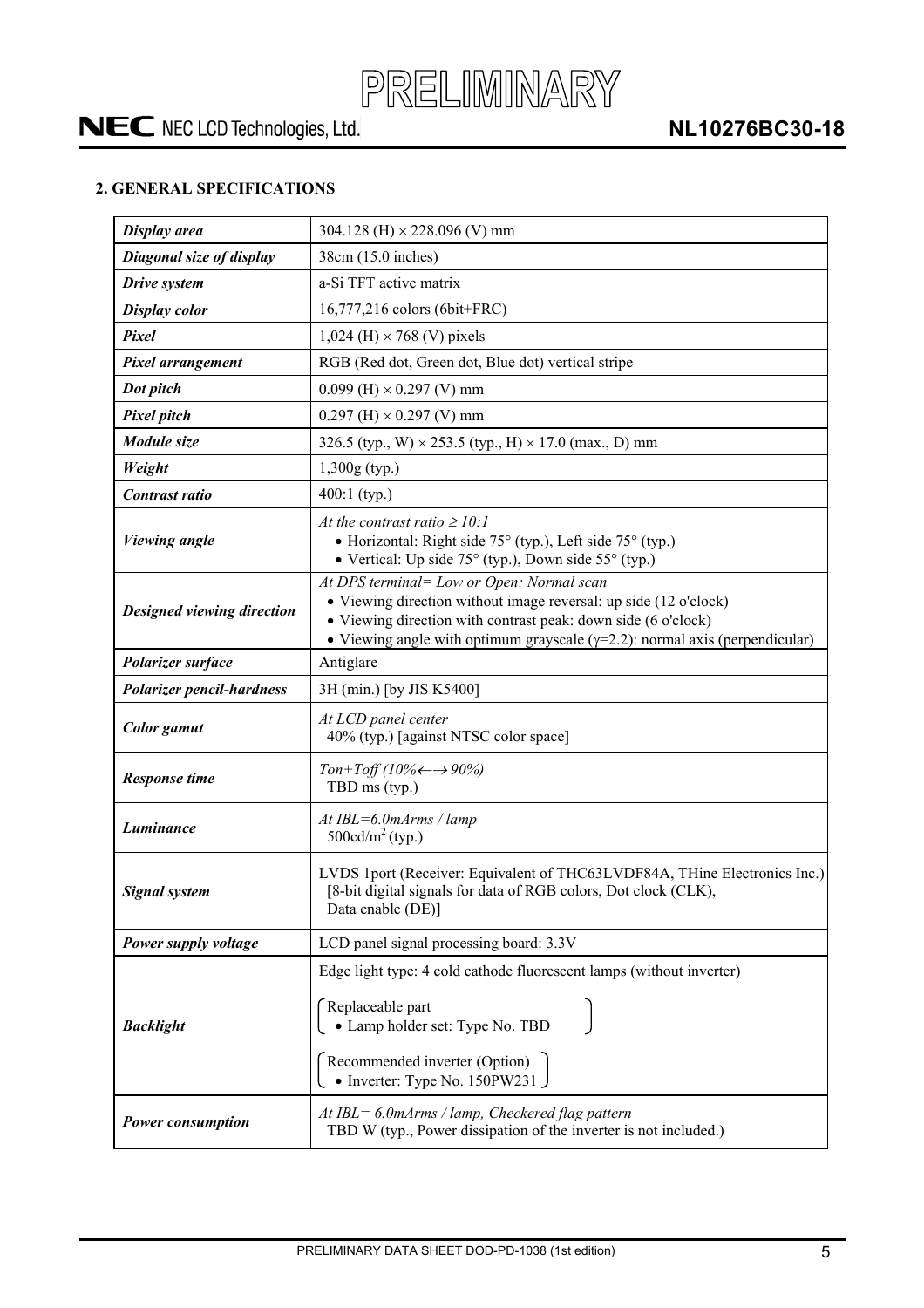

### <span id="page-5-0"></span>**3. BLOCK DIAGRAM**



Note1: Connections between GND (Signal ground), FG (Frame ground) and VBLC (Lamp low voltage terminal) in the product

| $GND - FG$ | Connected     |
|------------|---------------|
| GND - VBLC | Not connected |
| FG - VBLC  | Not connected |

Note2: GND and FG must be connected to customer equipment's ground, and it is recommended that GND, FG and customer inverter ground are connected together in customer equipment.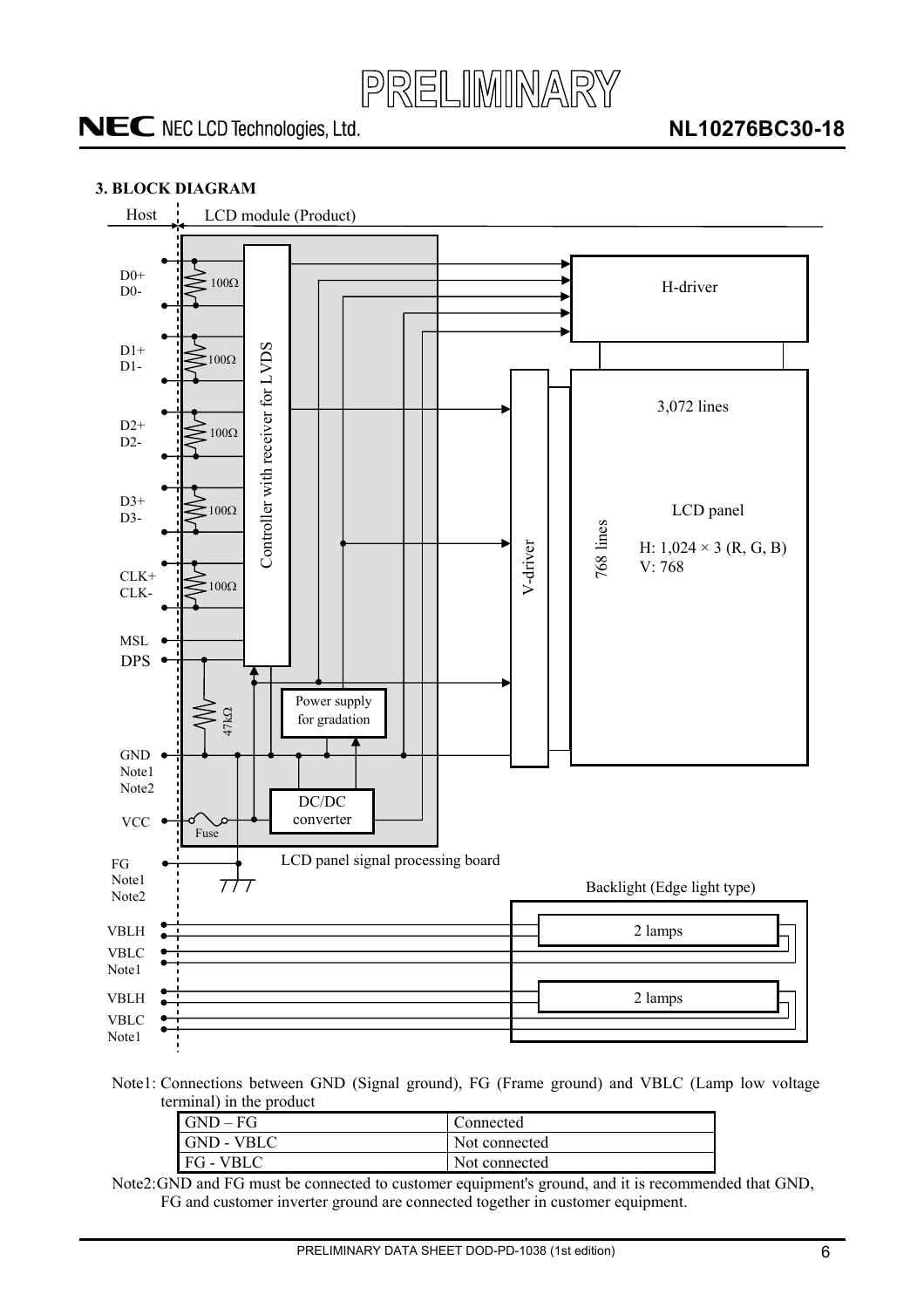

### <span id="page-6-0"></span>**4. DETAILED SPECIFICATIONS**

### <span id="page-6-1"></span>4.1 MECHANICAL SPECIFICATIONS

| Parameter    | Specification                                                         | Unit                        |    |
|--------------|-----------------------------------------------------------------------|-----------------------------|----|
| Module size  | $326.5 \pm 0.5$ (W) $\times 253.5 \pm 0.5$ (H) $\times 17.0$ max. (D) | Note1.<br>Note <sub>2</sub> | mm |
| Display area | 304.128 (H) $\times$ 228.096 (V)                                      | Note1                       | mm |
| Weight       | $1,300$ (typ.), $1,430$ (max.)                                        |                             | g  |

Note1: Excluding lamp cables.

Note2: See "**7. OUTLINE DRAWINGS**".

### <span id="page-6-2"></span>4.2 ABSOLUTE MAXIMUM RATINGS

|                       | Parameter                              | Symbol                            | Rating                         | Unit                    | Remarks            |                            |
|-----------------------|----------------------------------------|-----------------------------------|--------------------------------|-------------------------|--------------------|----------------------------|
| Power supply          |                                        | LCD panel signal processing board | <b>VCC</b>                     | $-0.3$ to $+3.6$        | V                  |                            |
| voltage               |                                        | Lamp voltage                      | <b>VBLH</b>                    | 2,000                   | <b>Vrms</b>        |                            |
| Input voltage         |                                        | Display signals<br>Note1          | <b>VD</b>                      | $-0.3$ to $+3.6$<br>and |                    |                            |
| for signals           |                                        | Function signals<br>Note2         | VF                             | $<$ VCC $+0.3$          | V                  |                            |
| Storage temperature   |                                        |                                   | <b>Tst</b>                     | $-20$ to $+80$          | $\rm ^{\circ}C$    |                            |
| Front surface         |                                        |                                   | TopF                           | $-10$ to $+70$          | $\rm ^{\circ}C$    | Note3                      |
| Operating temperature |                                        | Rear surface                      | TopR                           | <b>TBD</b>              | $\rm ^{\circ}C$    | Note4                      |
|                       |                                        |                                   |                                | $\leq 95$               | $\frac{0}{0}$      | $Ta \leq 40^{\circ}C$      |
|                       | Relative humidity                      |                                   | <b>RH</b>                      | $\leq 85$               | $\frac{0}{0}$      | $40 < Ta \leq 50^{\circ}C$ |
| Note <sub>5</sub>     |                                        |                                   |                                | $\leq$ 55               | $\frac{0}{0}$      | $50 < Ta \leq 60^{\circ}C$ |
|                       |                                        |                                   |                                | $\leq 36$               | $\frac{0}{0}$      | $60 < Ta \le 70$ °C        |
|                       | Absolute humidity<br>Note <sub>5</sub> | AH                                | $\leq 70$<br>Note <sub>6</sub> | $g/m^3$                 | $Ta > 70^{\circ}C$ |                            |

Note1: D0+/-, D1+/-, D2+/-, D3+/-, CK+/-

Note2: MSL, DPS

Note3: Measured at center of LCD panel surface (including self-heat)

Note4: Measured at center of LCD module's rear shield surface (including self-heat)

Note5: No condensation

Note6: Water amount at Ta= 70°C and RH= 36%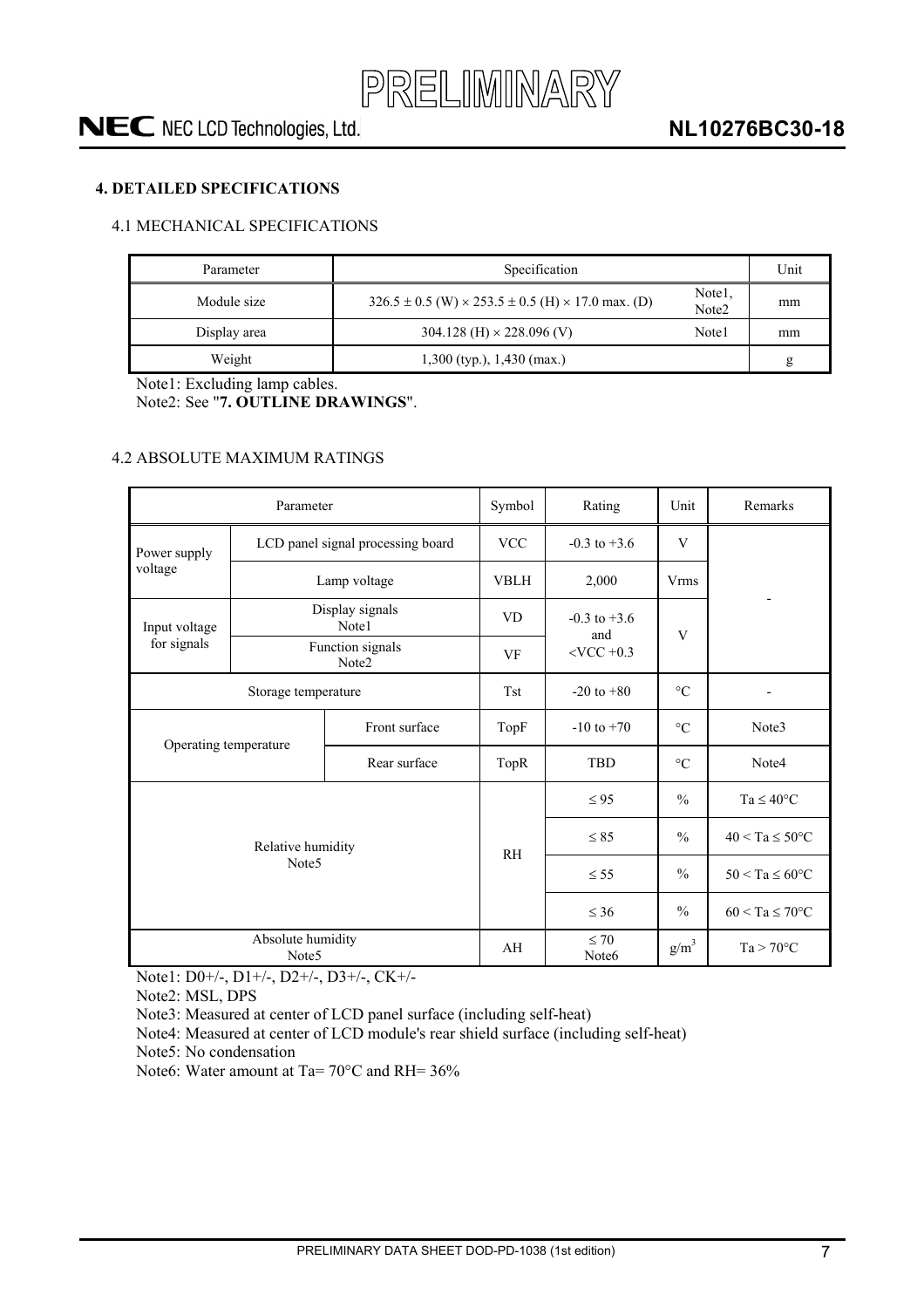

### **NL10276BC30-18**

### <span id="page-7-0"></span>4.3 ELECTRICAL CHARACTERISTICS

### <span id="page-7-1"></span>4.3.1 LCD panel signal processing board

|                                         |      |            |                |                     |                                 |         | $(Ta=25^{\circ}C)$       |
|-----------------------------------------|------|------------|----------------|---------------------|---------------------------------|---------|--------------------------|
| Parameter                               |      | Symbol     | min.           | typ.                | max.                            | Unit    | Remarks                  |
| Power supply voltage                    |      | <b>VCC</b> | 3.0            | 3.3                 | 3.6                             | V       | $\overline{\phantom{0}}$ |
| Power supply current                    |      | ICC        |                | <b>TBD</b><br>Note1 | <b>TBD</b><br>Note <sub>2</sub> | mA      | at VCC= $3.3V$           |
| Permissible ripple voltage              |      | <b>VRP</b> |                |                     | 100                             | $mVp-p$ | for VCC                  |
| Differential input threshold            | High | <b>VTH</b> |                |                     | $+100$                          | mV      | at VCM= $1.2V$           |
| voltage for LVDS receiver               | Low  | <b>VTL</b> | $-100$         |                     | $\overline{\phantom{a}}$        | mV      | Note3                    |
| Input voltage swing for LVDS receiver   |      | Vi         | $\theta$       |                     | 2.4                             | V       | -                        |
| Terminating resistance                  |      | <b>RT</b>  | $\blacksquare$ | 100                 | $\overline{\phantom{a}}$        | Ω       |                          |
| Input voltage for<br>MSL and DPS signal | High | <b>VFH</b> | 2.0            |                     | <b>VCC</b>                      | V       |                          |
|                                         | Low  | <b>VFL</b> | $\Omega$       |                     | 0.8                             | V       |                          |

Note1: Checkered flag pattern [by EIAJ ED-2522]

Note2: Pattern for maximum current

Note3: Common mode voltage for LVDS receiver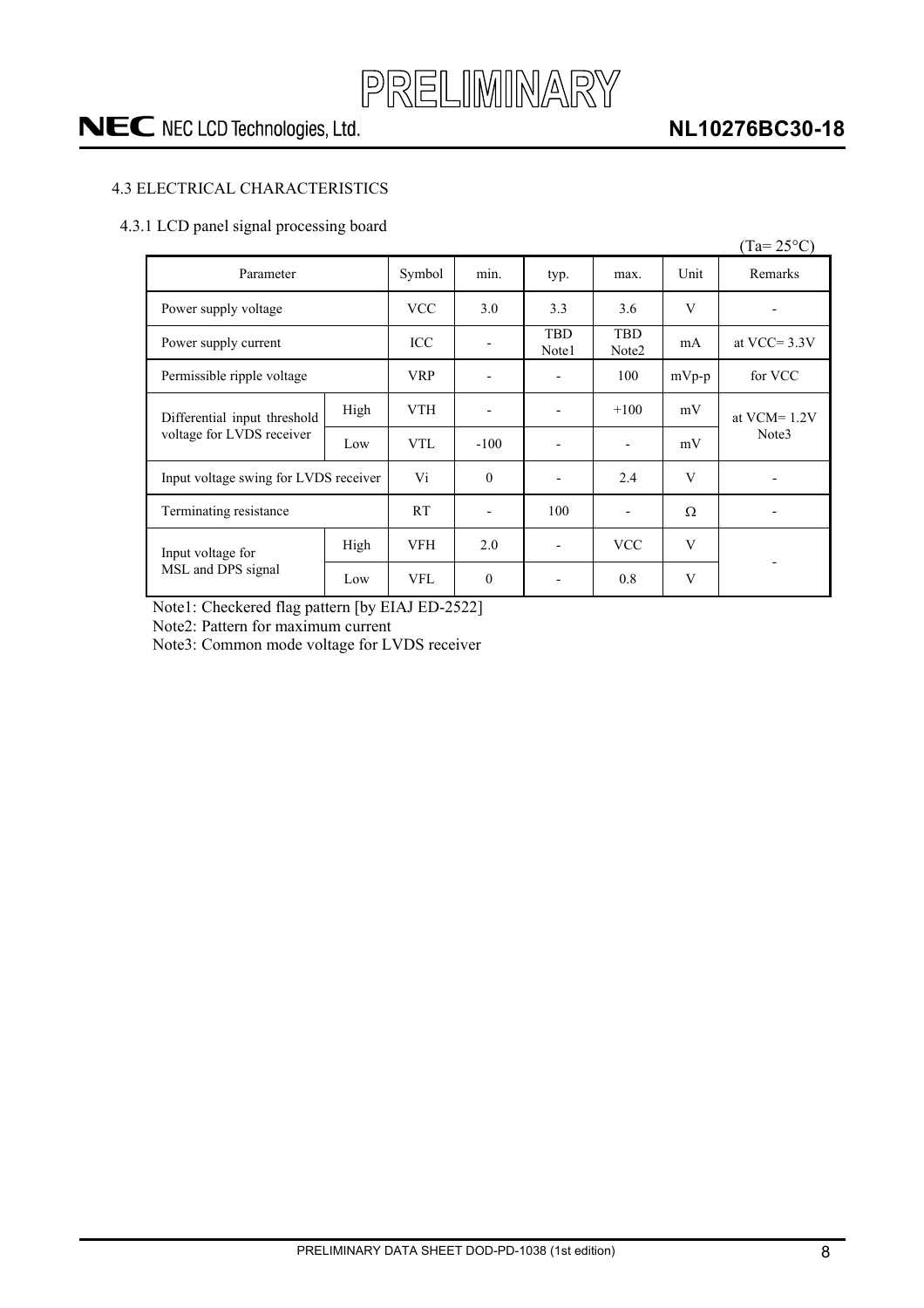<span id="page-8-0"></span>4.3.2 Backlight lamp

|                            |        |       |                          |                          |             | $(Ta=25\textdegree C, Note1)$                             |
|----------------------------|--------|-------|--------------------------|--------------------------|-------------|-----------------------------------------------------------|
| Parameter                  | Symbol | min.  | typ.                     | max.                     | Unit        | Remarks                                                   |
| Lamp current               | IBL    | 5.5   | 6.0                      | 6.5                      | mArms       | at $IBL=6.0$ m $Arms$ :<br>L= $500cd/m^2$ (typ.)<br>Note3 |
| Lamp voltage               | VBLH   |       | 620                      | $\blacksquare$           | <b>Vrms</b> | Note <sub>2</sub> , Note <sub>3</sub>                     |
| Lamp starting voltage      | VS     | 1,550 | $\overline{\phantom{0}}$ | $\overline{\phantom{a}}$ | <b>Vrms</b> | Ta= $25^{\circ}$ C<br>Note2, Note3, Note4                 |
|                            |        | TBD   |                          | $\overline{\phantom{a}}$ | <b>Vrms</b> | $Ta = -10^{\circ}C$<br>Note2, Note3, Note4                |
| Lamp oscillation frequency | FO     | 38    | 43                       | 48                       | kHz         | Note <sub>5</sub>                                         |

Note1: This product consists of 4 backlight lamps, and these specifications are for each lamp.

- Note2: The lamp voltage cycle between lamps should be kept on a same phase. "VS" and "VBLH" are the voltage value between low voltage side (Cold) and high voltage side (Hot).
- Note3: The asymmetric ratio of working waveform for lamps (Lamp voltage peak ratio, Lamp current peak ratio and waveform space ratio) should be less than 5 % (See the following figure.). If the waveform is asymmetric, DC (Direct current) element apply into the lamp. In this case, a lamp lifetime may be shortened, because a distribution of a lamp enclosure substance inclines toward one side between low voltage terminal (Cold terminal) and high voltage terminal (Hot terminal). When designing the inverter, evaluate asymmetric of lamp working waveform sufficiently.



Pa: Supply voltage/current peak for positive, Pb: Supply voltage/current peak for negative Sa: Waveform space for positive part, Sb: Waveform space for negative part

- Note4: The inverter should be designed so that the lamp starting voltage can be maintained for more than 1 second. Otherwise the lamp may not be turned on.
- Note5: In case "FO" is not the recommended value, beat noise may display on the screen, because of interference between "FO" and "1/th". Recommended value of "FO" is as following.

$$
FO = \frac{1}{4} \times \frac{1}{th} \times (2n-1)
$$

th: Horizontal signal period (See "**4.9.2 Timing characteristics**".) n: Natural number  $(1, 2, 3 \dots)$ 

Note6: Method of lamp cable installation may invite fluctuation of lamp current and voltage or asymmetric of lamp working waveform. When designing method of lamp cable installation, evaluate the fluctuation of lamp current, voltage and working waveform sufficiently.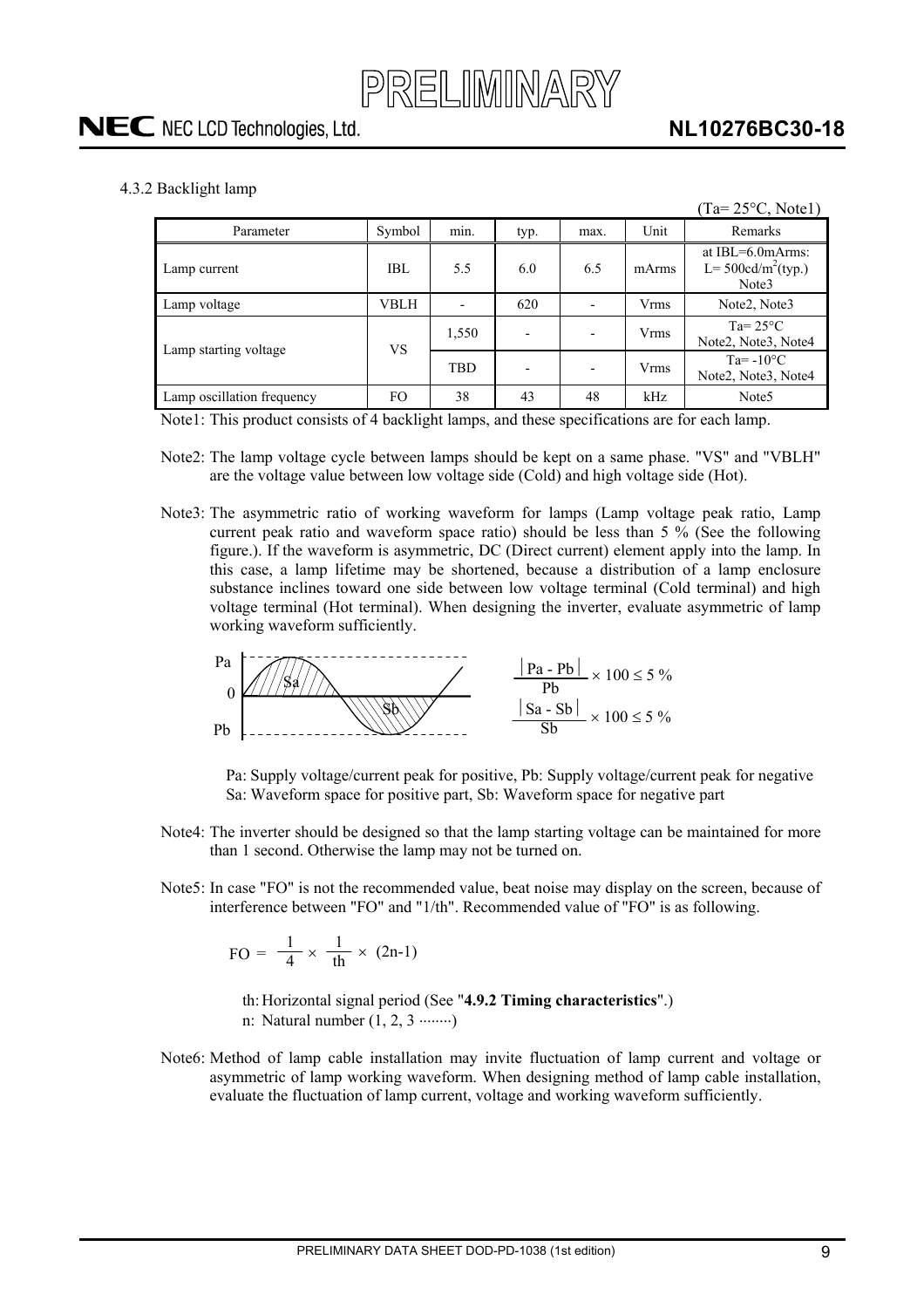

### <span id="page-9-0"></span>4.3.3 Power supply voltage ripple

This product works, even if the ripple voltage levels are beyond the permissible values as following the table, but there might be noise on the display image.

| Power supply voltage |  | Ripple voltage<br>Note1<br>(Measure at input terminal of power supply) | Unit    |
|----------------------|--|------------------------------------------------------------------------|---------|
| VCC<br>3.3V          |  | $\leq 100$                                                             | $mVp-p$ |

Note1: The permissible ripple voltage includes spike noise.

<span id="page-9-1"></span>4.3.4 Fuse

| Parameter  | Fuse |            | Rating | Fusing current | Remarks |
|------------|------|------------|--------|----------------|---------|
|            | Type | Supplier   |        |                |         |
| <b>VCC</b> | TBD  | <b>TBD</b> | TBD    | <b>TBD</b>     | Note1   |
|            |      |            | TBD    |                |         |

Note1: The power supply capacity should be more than the fusing current. If it is less than the fusing current, the fuse may not blow in a short time, and then nasty smell, smoke and so on may occur.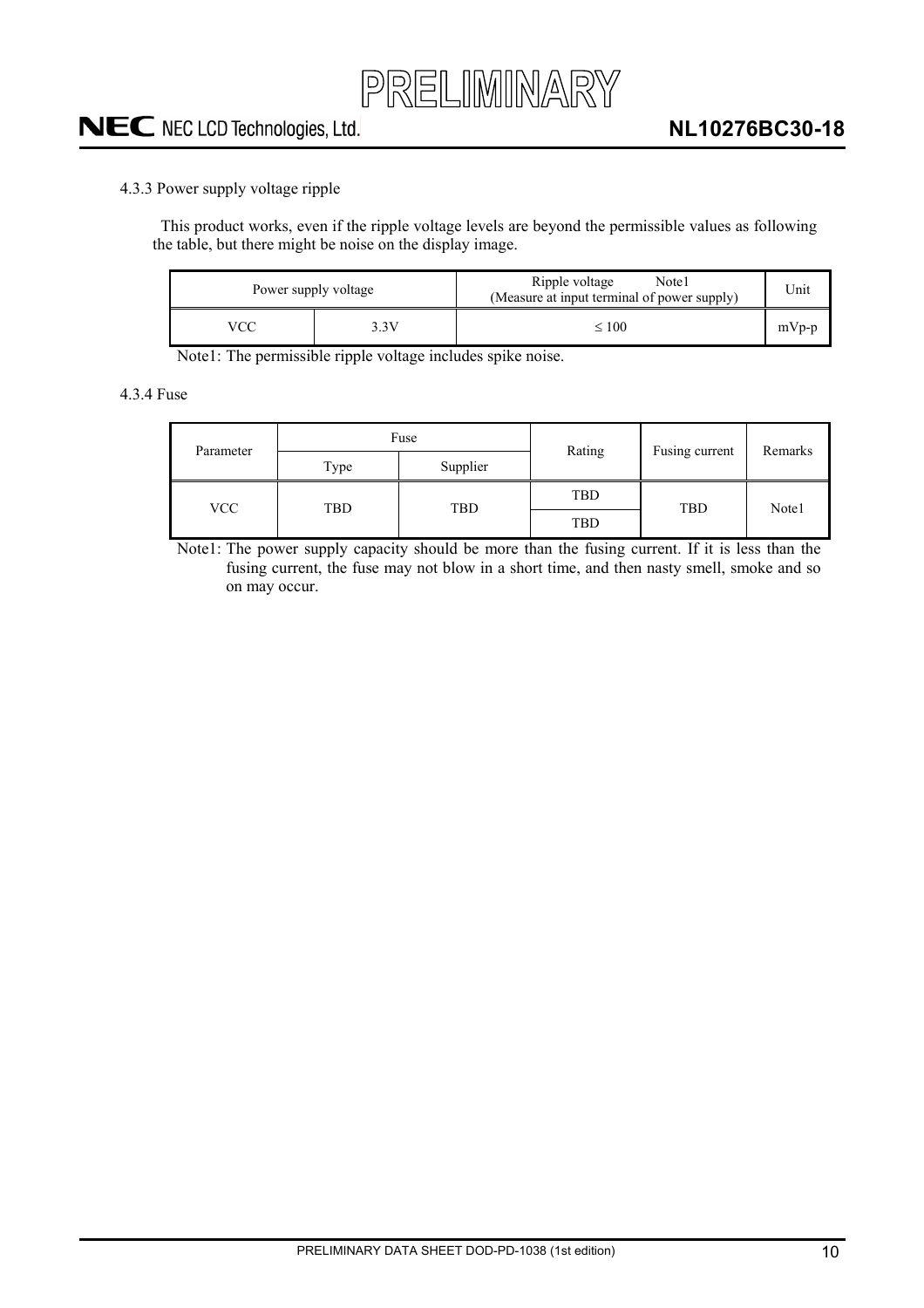

### <span id="page-10-0"></span>4.4 POWER SUPPLY VOLTAGE SEQUENCE



- \* These signals should be measured at the terminal of  $100\Omega$  resistance.
- Note1: In terms of voltage variation (voltage drop) while VCC rising edge is below 3.0V, a protection circuit may work, and then this product may not work.
- Note2: Display signals (D0+/-, D1+/-, D2+/-, D3+/- and CK+/-) and function signals (MSL and DPS) must be Low or High impedance, exclude the VALID period (See above sequence diagram), in order to avoid that internal circuit is damaged. If some of display and function signals of this product are cut while this product is working, even if the signal input to it once again, it might not work normally. VCC should be cut when the display and function signals are stopped.
- Note4: The backlight power supply voltage should be inputted within the valid period of display and function signals, in order to avoid unstable data display.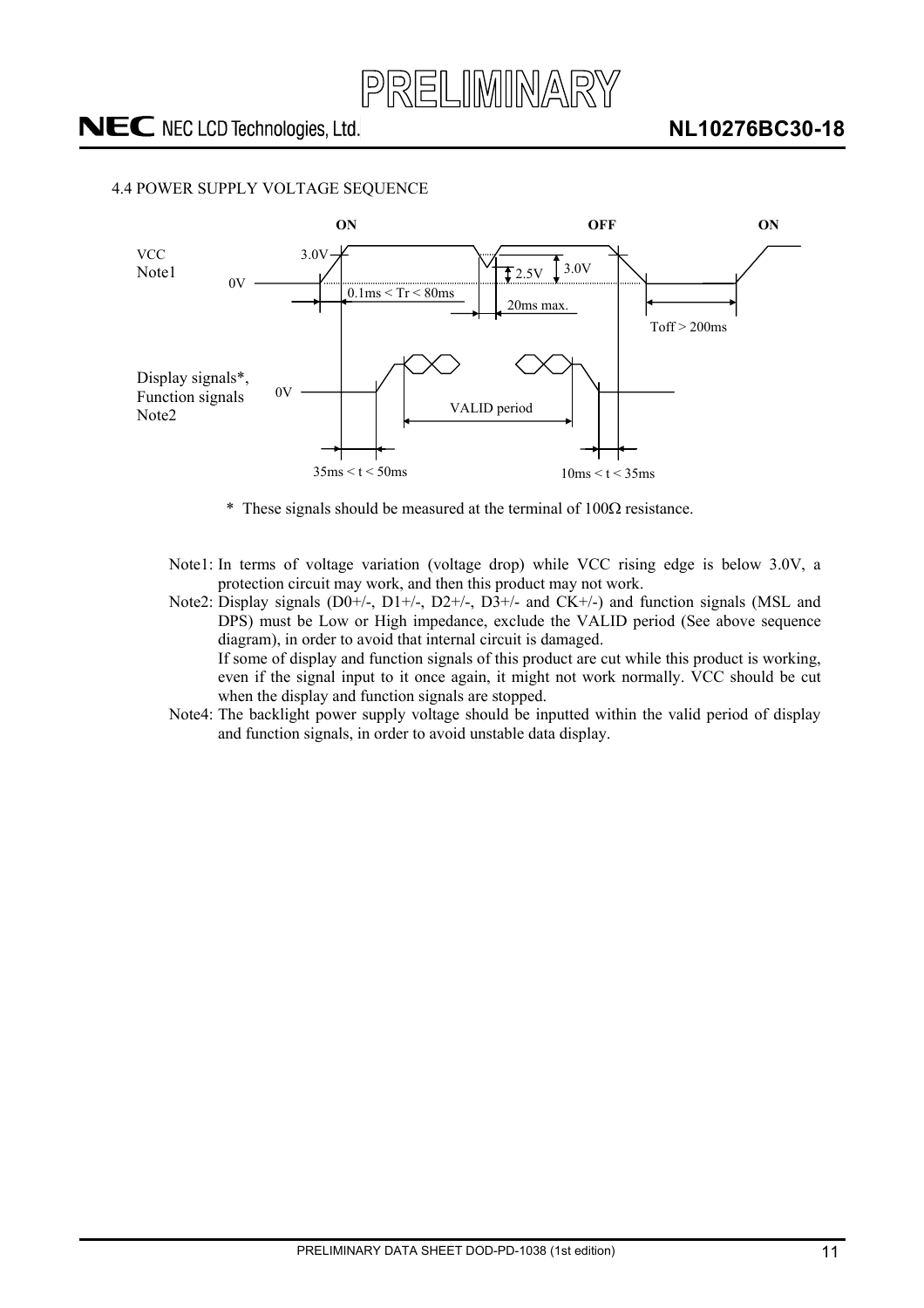

### <span id="page-11-0"></span>4.5 CONNECTIONS AND FUNCTIONS FOR INTERFACE PINS

#### <span id="page-11-1"></span>4.5.1 LCD panel signal processing board

#### CN1 socket (LCD module side): DF14H-20P-1.25H (Hirose Electric Co., Ltd. (HRS))  $DF14-20S-1.25C$  (Hirose Electric Co., Ltd. (HRS))

| Pin No.          | Symbol               | Signal                      | Remarks                                                       |  |  |
|------------------|----------------------|-----------------------------|---------------------------------------------------------------|--|--|
| $\mathbf{1}$     | <b>VCC</b>           |                             | Note1                                                         |  |  |
| $\overline{2}$   | <b>VCC</b>           | Power supply                |                                                               |  |  |
| $\mathfrak{Z}$   | <b>GND</b>           |                             |                                                               |  |  |
| $\overline{4}$   | <b>GND</b>           | Ground                      | Note1                                                         |  |  |
| 5                | $D0-$                |                             |                                                               |  |  |
| 6                | $D0+$                | Pixel data                  | Note2                                                         |  |  |
| $\boldsymbol{7}$ | $\operatorname{GND}$ | Ground                      | Note1                                                         |  |  |
| $\,8\,$          | $D1-$                | Pixel data                  | Note2                                                         |  |  |
| 9                | $D1+$                |                             |                                                               |  |  |
| $10\,$           | <b>GND</b>           | Ground                      | Note1                                                         |  |  |
| 11               | $D2-$                | Pixel data                  | Note2                                                         |  |  |
| 12               | $D2+$                |                             |                                                               |  |  |
| 13               | $\operatorname{GND}$ | Ground                      | Note1                                                         |  |  |
| 14               | CLK-                 | Pixel clock                 | Note2                                                         |  |  |
| 15               | $CLK+$               |                             |                                                               |  |  |
| 16               | <b>GND</b>           | Ground                      | Note1                                                         |  |  |
| 17               | $D3-$                | Pixel data                  | Note2                                                         |  |  |
| 18               | $D3+$                |                             |                                                               |  |  |
| 19               | <b>DPS</b>           | Selection of scan direction | High:<br>Reverse scan<br>Low or Open:<br>Note3<br>Normal scan |  |  |
| $20\,$           | <b>MSL</b>           | Selection of LVDS input map | High:<br>Input map A<br>Low or Open:<br>Input map B<br>Note4  |  |  |

Note1: All GND and VCC terminals should be used without any non-connected lines.

Note2: Twist pair wires with  $100\Omega$  (Characteristic impedance) should be used between LCD panel signal processing board and LVDS transmitter.

Note3: See "**4.8 SCANNING DIRECTIONS**".

Note4: See "**4.5.4 Connection between receiver and transmitter for LVDS**".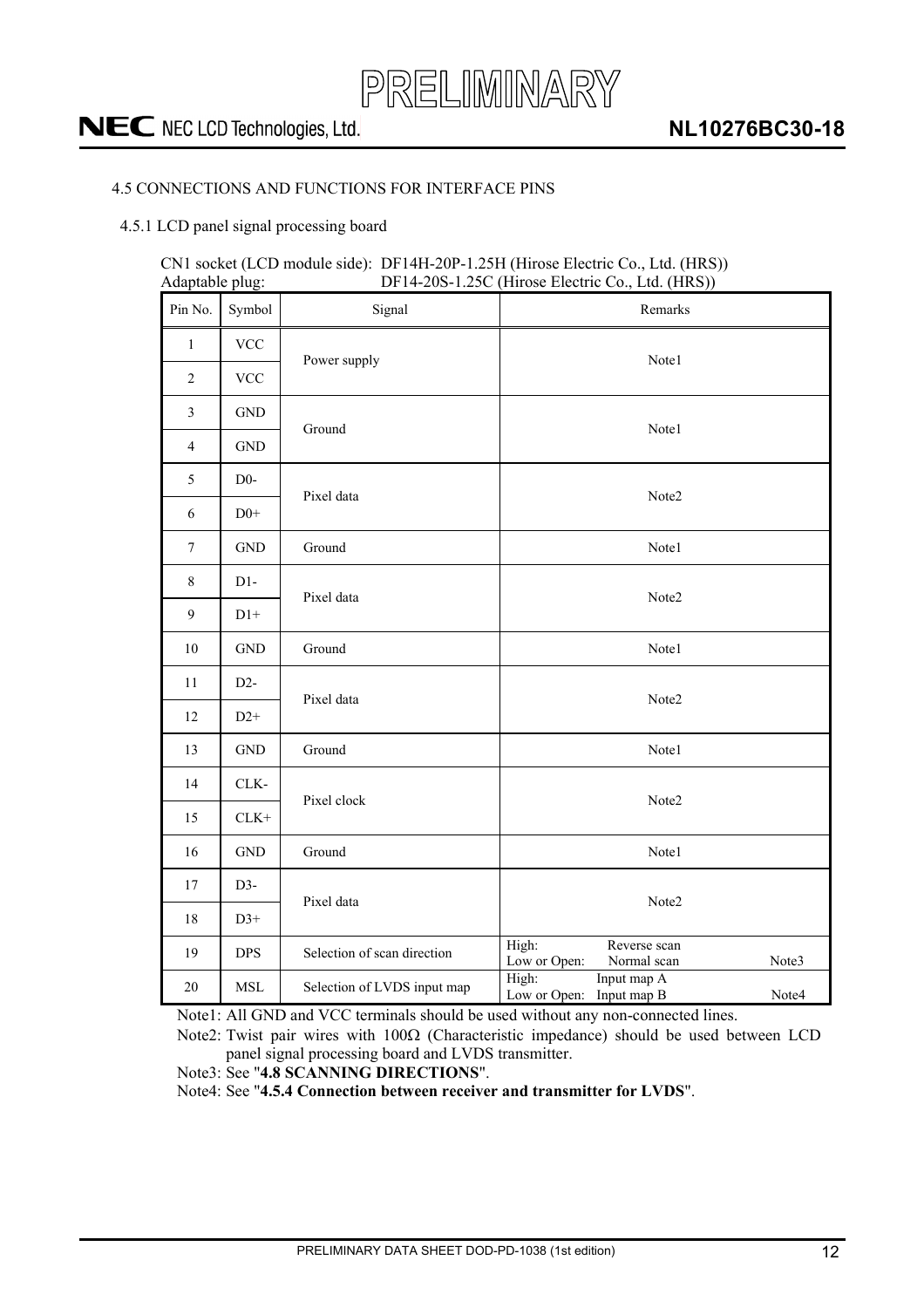### <span id="page-12-0"></span>4.5.2 Backlight lamp

#### **Attention: VBLH and VBLC must be connected correctly. Wrong connections will cause electric shock and also break down of the product.**

CN201 plug (LCD module side): BHR-03VS-1 (J.S.T Mfg. Co., Ltd.) Adaptable socket: SM02(8.0)B-BHS-1-TB(LF)(SN), SM02(8.0)B-BHS-1-TB  $(T<sub>0</sub>, T<sub>0</sub>, T<sub>0</sub>)$ 

|         |        |                             | (J.S.1~MIG.~CO., LIG.) |
|---------|--------|-----------------------------|------------------------|
| Pin No. | Symbol | Signal                      | <b>Remarks</b>         |
|         | VBLH   | High voltage terminal (Hot) | Cable color: TBD       |
|         | N.C.   |                             | Keep this pin Open.    |
|         | √BLC   | Low voltage terminal (Cold) | Cable color: TBD       |

## CN202 plug (LCD module side): BHR-03VS-1 (J.S.T Mfg. Co., Ltd.)<br>Adaptable socket: SM02(8.0)B-BHS-1-TB(LF)(SN), SI

#### SM02(8.0)B-BHS-1-TB(LF)(SN), SM02(8.0)B-BHS-1-TB  $(1 \times TM6$  Co., Ltd.)

|         |        |                             | $(0.5.1 \text{ MHz}, \cup 0.1 \text{ MHz})$ |
|---------|--------|-----------------------------|---------------------------------------------|
| Pin No. | Symbol | Signal                      | Remarks                                     |
|         | VBLH   | High voltage terminal (Hot) | Cable color: TBD                            |
|         | N.C.   |                             | Keep this pin Open.                         |
|         | √BLC   | Low voltage terminal (Cold) | Cable color: TBD                            |

### CN203 plug (LCD module side): BHR-03VS-1 (J.S.T Mfg. Co., Ltd.) Adaptable socket: SM02(8.0)B-BHS-1-TB(LF)(SN), SM02(8.0)B-BHS-1-TB

(J.S.T Mfg. Co., Ltd.)

| Pin No. | Svmbol | Signal                      | Remarks             |
|---------|--------|-----------------------------|---------------------|
|         | VBLH   | High voltage terminal (Hot) | Cable color: TBD    |
|         | N.C.   |                             | Keep this pin Open. |
|         | VBLC   | Low voltage terminal (Cold) | Cable color: TBD    |

#### CN204 plug (LCD module side): BHR-03VS-1 (J.S.T Mfg. Co., Ltd.) Adaptable socket: SM02(8.0)B-BHS-1-TB(LF)(SN), SM02(8.0)B-BHS-1-TB

(J.S.T Mfg. Co., Ltd.)

| Pin No. | Symbol | Signal                      | <b>Remarks</b>      |
|---------|--------|-----------------------------|---------------------|
|         | VBLH   | High voltage terminal (Hot) | Cable color: TBD    |
|         | N.C.   |                             | Keep this pin Open. |
|         | VBLC   | Low voltage terminal (Cold) | Cable color: TBD    |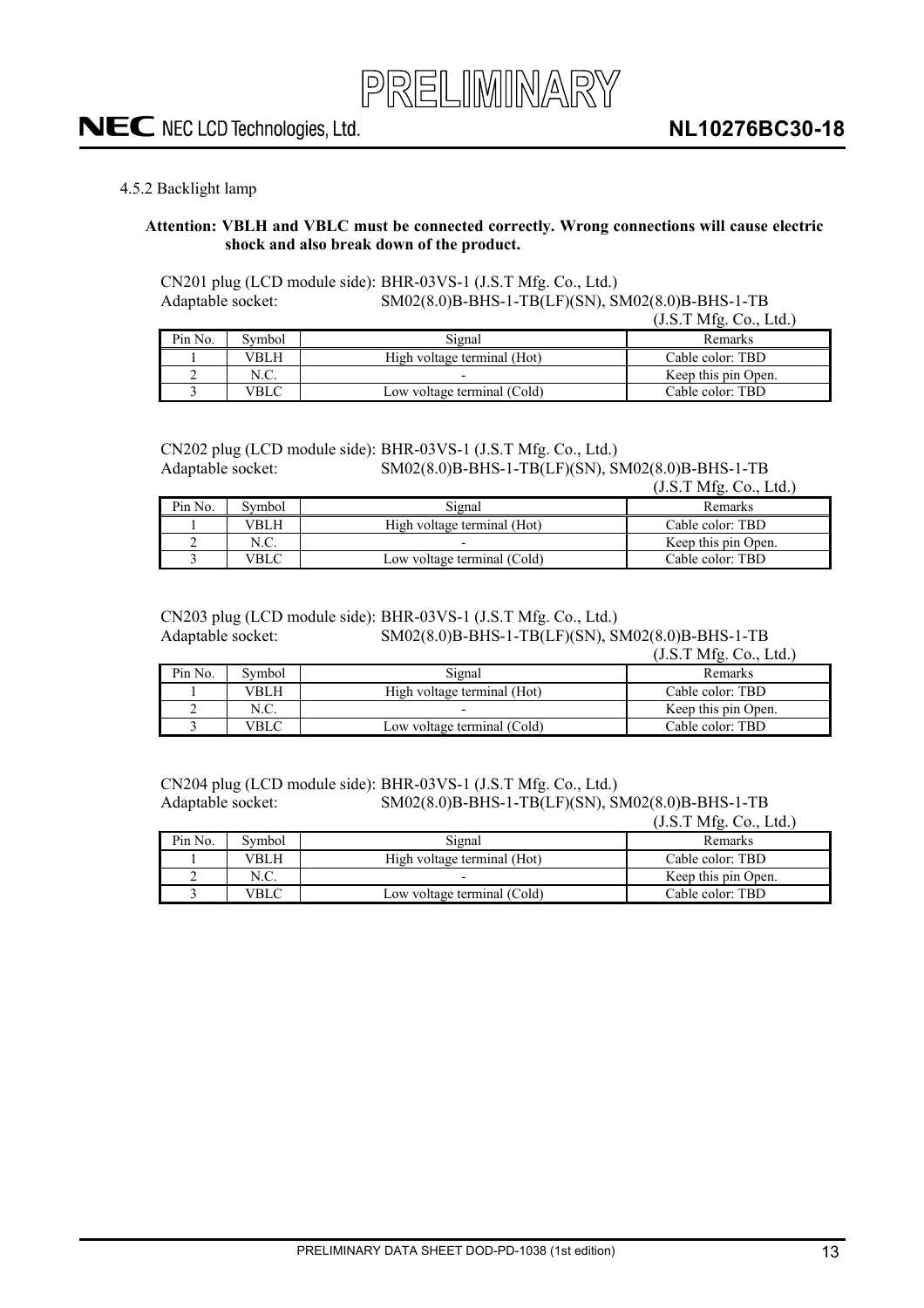

<span id="page-13-0"></span>4.5.3 Position of plug and socket

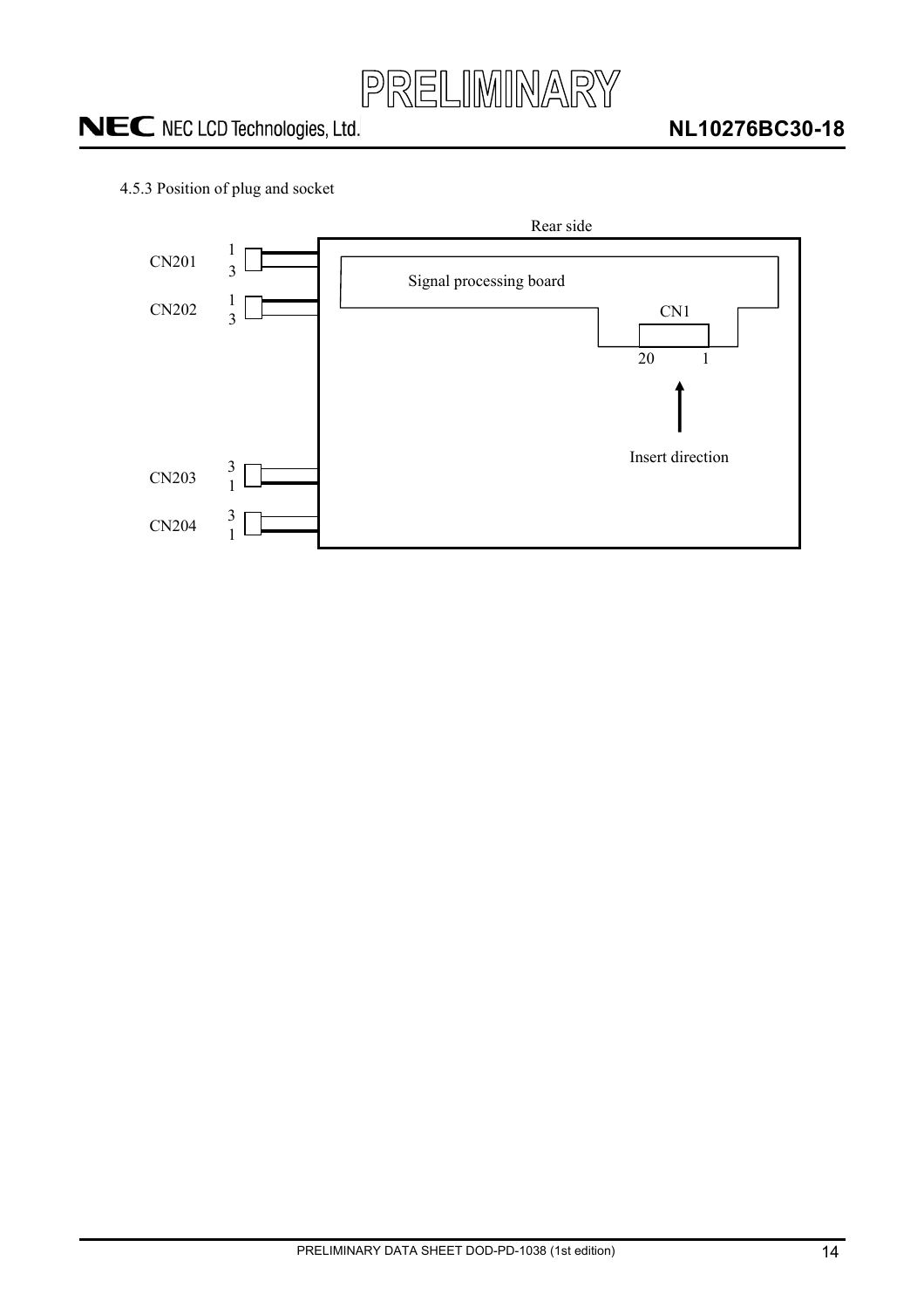

### **NL10276BC30-18**



<span id="page-14-0"></span>4.5.4 Connection between receiver and transmitter for LVDS (1) Input LVDS map A (MSL: "High")

- Note1: Recommended transmitter: THC63LVDM83R (THine Electronics Inc.) or equivalent
- Note2: LSB (Least Significant Bit) R0, G0, B0 MSB (Most Significant Bit) R7, G7, B7
- Note3: Twist pair wires with  $100\Omega$  (Characteristic impedance) should be used between LCD panel signal processing board and LVDS transmitter.
- Note4: Input signals to TC4 and TC5 are not used inside the product, but do not keep TC4 and TC5 open to avoid noise problem.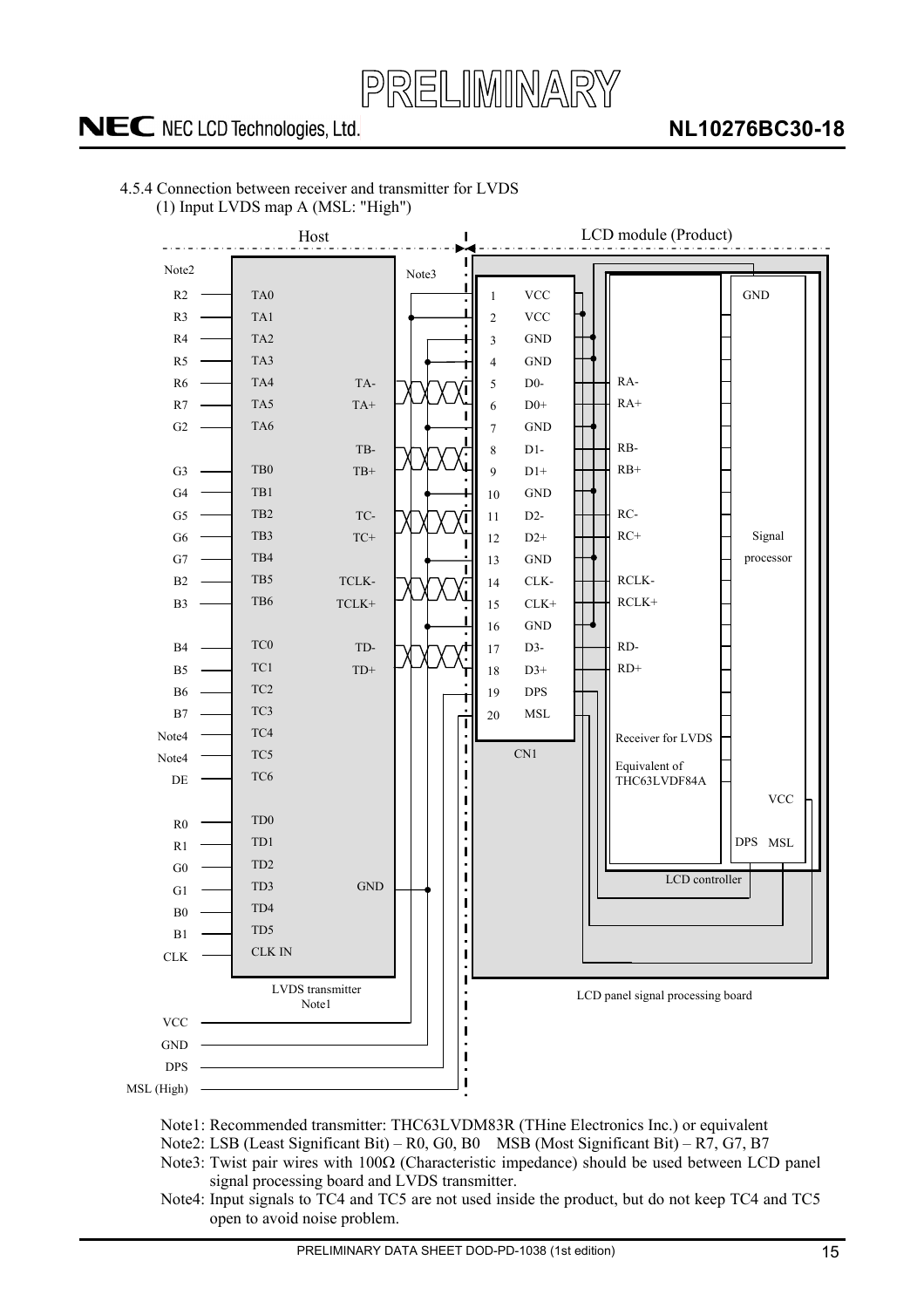

### **NL10276BC30-18**



### (2) Input LVDS map B (MSL: "Low" or "Open")

- Note1: Recommended transmitter: DS90C383 (National Semiconductor) or equivalent
- Note2: LSB (Least Significant Bit) R0, G0, B0 MSB (Most Significant Bit) R7, G7, B7
- Note3: Twist pair wires with  $100\Omega$  (Characteristic impedance) should be used between LCD panel signal processing board and LVDS transmitter.
- Note4: Input signals to TC4 and TC5 are not used inside the product, but do not keep TC4 and TC5 open to avoid noise problem.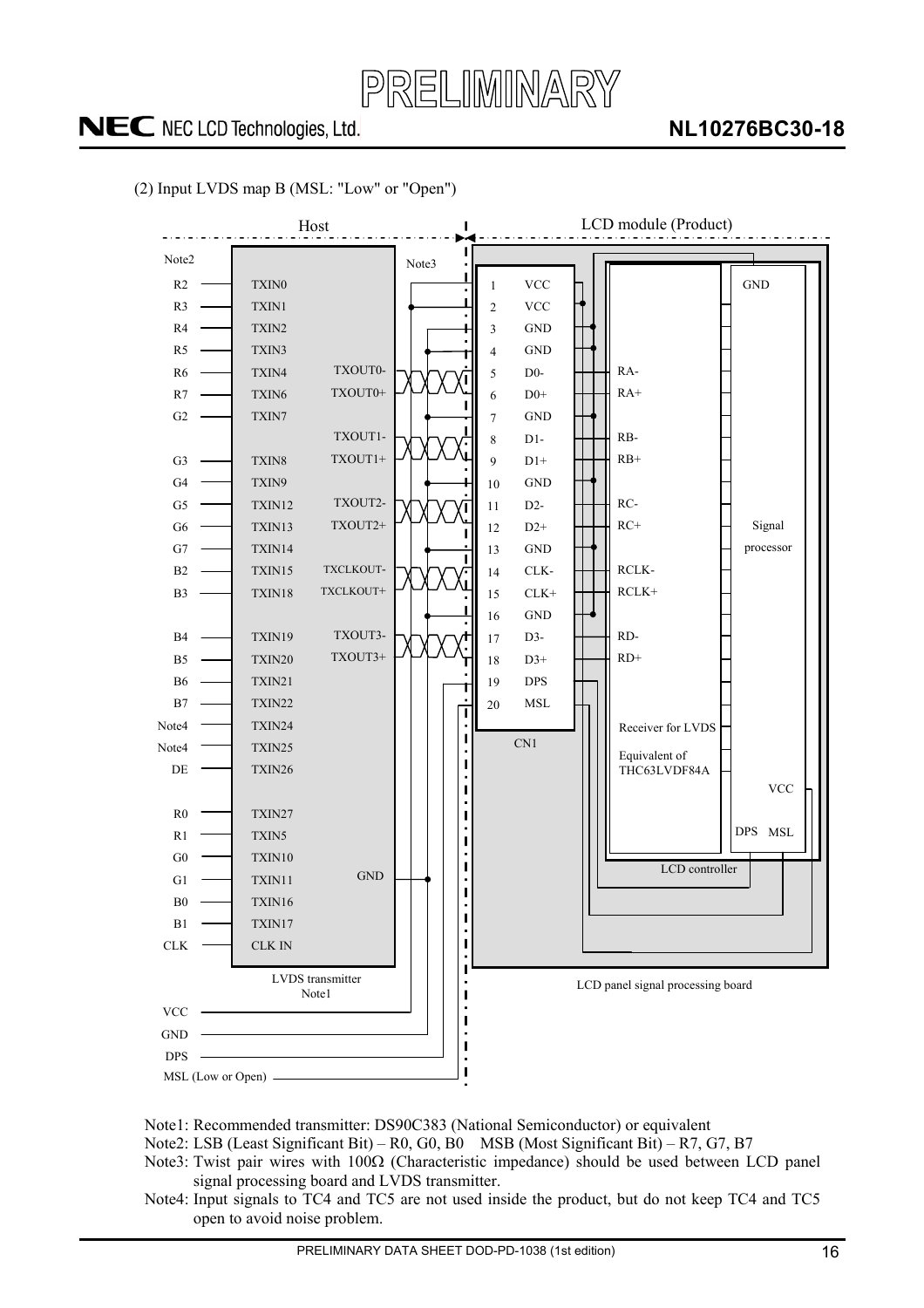

### **NL10276BC30-18**

### <span id="page-16-0"></span>4.6 DISPLAY COLORS AND INPUT DATA SIGNALS

This product can display in equivalent to 16,777,216 colors in 256 gray scales. Also the relation between display colors and input data signals is as the following table.

|                     | Display colors |                  |                  |                  |                  |                  |                  |                  |                  |                  |                  |                  |                  |                  |                  |                  | Data signal (0: Low level, 1: High level) |                  |                  |                  |                  |                  |                  |                  |                   |
|---------------------|----------------|------------------|------------------|------------------|------------------|------------------|------------------|------------------|------------------|------------------|------------------|------------------|------------------|------------------|------------------|------------------|-------------------------------------------|------------------|------------------|------------------|------------------|------------------|------------------|------------------|-------------------|
|                     |                | R 7              | R 6              | R 5              | R 4              | R <sub>3</sub>   | R <sub>2</sub>   | R <sub>1</sub>   | R <sub>0</sub>   | G 7              | G 6              | G <sub>5</sub>   | G <sub>4</sub>   | G <sub>3</sub>   | G <sub>2</sub>   | G <sub>1</sub>   | G <sub>0</sub>                            | <b>B</b> 7       | <b>B6</b>        | <b>B</b> 5       | <b>B4</b>        | <b>B</b> 3       | <b>B2</b>        | B <sub>1</sub>   | $\, {\bf B} \, 0$ |
|                     | <b>Black</b>   | $\boldsymbol{0}$ | $\boldsymbol{0}$ | $\boldsymbol{0}$ | $\boldsymbol{0}$ | $\boldsymbol{0}$ | $\boldsymbol{0}$ | $\boldsymbol{0}$ | $\boldsymbol{0}$ | 0                | $\boldsymbol{0}$ | 0                | $\boldsymbol{0}$ | $\boldsymbol{0}$ | $\boldsymbol{0}$ | $\boldsymbol{0}$ | $\boldsymbol{0}$                          | $\boldsymbol{0}$ | $\boldsymbol{0}$ | $\boldsymbol{0}$ | $\boldsymbol{0}$ | $\boldsymbol{0}$ | $\boldsymbol{0}$ | $\boldsymbol{0}$ | $\boldsymbol{0}$  |
|                     | Blue           | $\boldsymbol{0}$ | 0                | 0                | 0                | 0                | 0                | 0                | $\boldsymbol{0}$ | 0                | 0                | 0                | 0                | 0                | 0                | 0                | $\boldsymbol{0}$                          |                  | 1                | 1                | 1                | 1                | 1                | 1                | 1                 |
|                     | Red            |                  |                  | 1                |                  |                  | 1                | 1                |                  | 0                | 0                | 0                | 0                | 0                | 0                | 0                | $\boldsymbol{0}$                          | 0                | 0                | 0                | 0                | 0                | 0                | 0                | $\boldsymbol{0}$  |
|                     | Magenta        |                  |                  |                  |                  |                  | 1                | 1                | 1                | 0                | 0                | 0                | 0                | 0                | $\boldsymbol{0}$ | $\boldsymbol{0}$ | $\boldsymbol{0}$                          |                  | 1                | 1                | 1                | 1                | 1                | 1                | 1                 |
| <b>Basic Colors</b> | Green          | 0                | 0                | 0                | $\boldsymbol{0}$ | $\boldsymbol{0}$ | $\boldsymbol{0}$ | $\boldsymbol{0}$ | $\boldsymbol{0}$ |                  |                  |                  |                  |                  |                  |                  |                                           | 0                | $\boldsymbol{0}$ | $\boldsymbol{0}$ | $\boldsymbol{0}$ | $\boldsymbol{0}$ | $\boldsymbol{0}$ | $\boldsymbol{0}$ | $\boldsymbol{0}$  |
|                     | Cyan           | 0                | 0                | 0                | 0                | 0                | 0                | 0                | $\boldsymbol{0}$ |                  |                  |                  |                  |                  |                  |                  |                                           |                  | 1                | 1                |                  | 1                |                  | 1                | 1                 |
|                     | Yellow         |                  |                  |                  |                  | 1                | 1                | 1                | 1                |                  | 1                | 1                |                  |                  |                  |                  | 1                                         | 0                | 0                | 0                | $\boldsymbol{0}$ | $\boldsymbol{0}$ | $\boldsymbol{0}$ | 0                | $\boldsymbol{0}$  |
|                     | White          |                  | 1                |                  | 1                | 1                | 1                | 1                | 1                |                  | 1                |                  | 1                | 1                | 1                | 1                | 1                                         | 1                | 1                | 1                | 1                | 1                | 1                | 1                | $\mathbf{1}$      |
|                     | <b>Black</b>   | $\boldsymbol{0}$ | $\boldsymbol{0}$ | $\boldsymbol{0}$ | $\boldsymbol{0}$ | $\boldsymbol{0}$ | $\boldsymbol{0}$ | $\overline{0}$   | $\boldsymbol{0}$ | $\boldsymbol{0}$ | $\boldsymbol{0}$ | $\boldsymbol{0}$ | $\boldsymbol{0}$ | $\boldsymbol{0}$ | $\boldsymbol{0}$ | $\boldsymbol{0}$ | $\boldsymbol{0}$                          | $\boldsymbol{0}$ | $\boldsymbol{0}$ | $\boldsymbol{0}$ | $\boldsymbol{0}$ | $\boldsymbol{0}$ | $\overline{0}$   | $\boldsymbol{0}$ | $\boldsymbol{0}$  |
|                     |                | 0                | 0                | 0                | $\boldsymbol{0}$ | $\boldsymbol{0}$ | $\boldsymbol{0}$ | $\boldsymbol{0}$ | 1                | 0                | 0                | 0                | 0                | 0                | $\boldsymbol{0}$ | $\boldsymbol{0}$ | 0                                         | 0                | $\boldsymbol{0}$ | $\boldsymbol{0}$ | $\boldsymbol{0}$ | $\boldsymbol{0}$ | $\boldsymbol{0}$ | $\boldsymbol{0}$ | $\boldsymbol{0}$  |
|                     | dark           | 0                | $\boldsymbol{0}$ | $\boldsymbol{0}$ | $\boldsymbol{0}$ | $\boldsymbol{0}$ | $\boldsymbol{0}$ | 1                | $\boldsymbol{0}$ | 0                | $\boldsymbol{0}$ | $\boldsymbol{0}$ | $\boldsymbol{0}$ | $\boldsymbol{0}$ | $\boldsymbol{0}$ | $\boldsymbol{0}$ | $\boldsymbol{0}$                          | 0                | $\boldsymbol{0}$ | $\boldsymbol{0}$ | $\boldsymbol{0}$ | $\boldsymbol{0}$ | $\boldsymbol{0}$ | $\boldsymbol{0}$ | $\boldsymbol{0}$  |
|                     | ↑              |                  |                  |                  |                  |                  |                  |                  |                  |                  |                  |                  |                  |                  |                  |                  |                                           |                  |                  |                  |                  |                  |                  |                  |                   |
| Red gray scale      | ↓              |                  |                  |                  |                  |                  |                  |                  |                  |                  |                  |                  |                  |                  |                  |                  |                                           |                  |                  |                  |                  |                  |                  |                  |                   |
|                     | bright         |                  |                  |                  |                  |                  |                  | 0                | 1                | 0                | 0                | 0                | 0                | 0                | 0                | 0                | 0                                         | 0                | $\boldsymbol{0}$ | 0                | $\boldsymbol{0}$ | $\boldsymbol{0}$ | $\boldsymbol{0}$ | 0                | $\boldsymbol{0}$  |
|                     |                |                  | 1                |                  |                  |                  |                  |                  | $\boldsymbol{0}$ | 0                | 0                | $\boldsymbol{0}$ | 0                | 0                | 0                | 0                | 0                                         | 0                | 0                | 0                | $\boldsymbol{0}$ | $\boldsymbol{0}$ | 0                | $\boldsymbol{0}$ | $\boldsymbol{0}$  |
|                     | Red            |                  | 1                | 1                | 1                | 1                | 1                | 1                | 1                | 0                | 0                | 0                | 0                | $\boldsymbol{0}$ | $\boldsymbol{0}$ | $\boldsymbol{0}$ | $\boldsymbol{0}$                          | 0                | 0                | $\boldsymbol{0}$ | $\boldsymbol{0}$ | $\boldsymbol{0}$ | $\boldsymbol{0}$ | $\boldsymbol{0}$ | $\boldsymbol{0}$  |
|                     | <b>Black</b>   | 0                | $\overline{0}$   | $\boldsymbol{0}$ | $\boldsymbol{0}$ | $\boldsymbol{0}$ | $\overline{0}$   | $\boldsymbol{0}$ | $\boldsymbol{0}$ | $\boldsymbol{0}$ | $\boldsymbol{0}$ | $\boldsymbol{0}$ | $\boldsymbol{0}$ | $\overline{0}$   | $\overline{0}$   | $\boldsymbol{0}$ | $\boldsymbol{0}$                          | $\boldsymbol{0}$ | $\boldsymbol{0}$ | $\boldsymbol{0}$ | $\boldsymbol{0}$ | $\boldsymbol{0}$ | $\boldsymbol{0}$ | $\boldsymbol{0}$ | $\boldsymbol{0}$  |
|                     |                | 0                | 0                | 0                | 0                | 0                | 0                | 0                | $\boldsymbol{0}$ | 0                | 0                | 0                | 0                | 0                | 0                | 0                | 1                                         | 0                | 0                | 0                | $\theta$         | $\theta$         | 0                | $\boldsymbol{0}$ | $\boldsymbol{0}$  |
|                     | dark           | 0                | 0                | 0                | 0                | 0                | 0                | $\boldsymbol{0}$ | $\boldsymbol{0}$ | 0                | 0                | 0                | 0                | 0                | 0                | 1                | $\boldsymbol{0}$                          | 0                | 0                | 0                | 0                | 0                | 0                | $\boldsymbol{0}$ | $\boldsymbol{0}$  |
|                     | ↑              |                  |                  |                  |                  |                  |                  |                  |                  |                  |                  |                  |                  |                  |                  |                  |                                           |                  |                  |                  |                  |                  |                  |                  |                   |
| Green gray scale    | ↓              |                  |                  |                  |                  |                  |                  |                  |                  |                  |                  |                  |                  |                  |                  |                  |                                           |                  |                  |                  |                  |                  |                  |                  |                   |
|                     | bright         | 0                | 0                | 0                | 0                | $\boldsymbol{0}$ | 0                | 0                | $\boldsymbol{0}$ |                  |                  |                  |                  |                  |                  | 0                | 1                                         | 0                | 0                | 0                | $\boldsymbol{0}$ | $\boldsymbol{0}$ | 0                | 0                | 0                 |
|                     |                | $\theta$         | $\boldsymbol{0}$ | 0                | $\boldsymbol{0}$ | $\boldsymbol{0}$ | $\boldsymbol{0}$ | $\boldsymbol{0}$ | $\boldsymbol{0}$ | 1                |                  |                  |                  |                  | 1                |                  | $\boldsymbol{0}$                          | 0                | $\boldsymbol{0}$ | $\boldsymbol{0}$ | $\boldsymbol{0}$ | $\boldsymbol{0}$ | $\boldsymbol{0}$ | $\boldsymbol{0}$ | $\boldsymbol{0}$  |
|                     | Green          | 0                | 0                | 0                | $\boldsymbol{0}$ | $\boldsymbol{0}$ | $\boldsymbol{0}$ | $\boldsymbol{0}$ | $\boldsymbol{0}$ | 1                | 1                |                  | 1                | 1                | 1                | 1                | $\mathbf{1}$                              | 0                | $\boldsymbol{0}$ | $\boldsymbol{0}$ | $\boldsymbol{0}$ | $\boldsymbol{0}$ | $\boldsymbol{0}$ | $\boldsymbol{0}$ | $\boldsymbol{0}$  |
|                     | <b>Black</b>   | $\boldsymbol{0}$ | $\overline{0}$   | $\overline{0}$   | $\overline{0}$   | $\overline{0}$   | $\overline{0}$   | $\overline{0}$   | $\boldsymbol{0}$ | $\overline{0}$   | $\overline{0}$   | $\boldsymbol{0}$ | $\overline{0}$   | $\overline{0}$   | $\overline{0}$   | $\overline{0}$   | $\overline{0}$                            | $\overline{0}$   | $\overline{0}$   | $\overline{0}$   | $\overline{0}$   | $\overline{0}$   | $\overline{0}$   | $\mathbf{0}$     | $\overline{0}$    |
|                     |                | 0                | 0                | 0                | $\boldsymbol{0}$ | $\boldsymbol{0}$ | $\boldsymbol{0}$ | $\boldsymbol{0}$ | $\boldsymbol{0}$ | 0                | 0                | 0                | 0                | 0                | $\boldsymbol{0}$ | $\boldsymbol{0}$ | $\boldsymbol{0}$                          | 0                | $\boldsymbol{0}$ | $\boldsymbol{0}$ | $\boldsymbol{0}$ | $\boldsymbol{0}$ | $\boldsymbol{0}$ | $\boldsymbol{0}$ | $\mathbf{1}$      |
|                     | dark           | 0                | 0                | $\boldsymbol{0}$ | $\boldsymbol{0}$ | $\boldsymbol{0}$ | $\boldsymbol{0}$ | $\boldsymbol{0}$ | $\boldsymbol{0}$ | 0                | 0                | $\boldsymbol{0}$ | $\boldsymbol{0}$ | $\boldsymbol{0}$ | $\boldsymbol{0}$ | $\boldsymbol{0}$ | $\boldsymbol{0}$                          | 0                | $\boldsymbol{0}$ | $\boldsymbol{0}$ | $\theta$         | $\boldsymbol{0}$ | 0                | 1                | $\boldsymbol{0}$  |
|                     | ↑              |                  |                  |                  |                  |                  |                  |                  |                  |                  |                  |                  |                  |                  |                  |                  |                                           |                  |                  |                  |                  |                  |                  |                  |                   |
|                     | J              |                  |                  |                  |                  |                  |                  |                  |                  |                  |                  |                  |                  |                  |                  |                  |                                           |                  |                  |                  |                  |                  |                  |                  |                   |
| Blue gray scale     | bright         | 0                | 0                | 0                | 0                | 0                | 0                | 0                | $\boldsymbol{0}$ | 0                | 0                | 0                | 0                | 0                | 0                | 0                | $\boldsymbol{0}$                          |                  |                  |                  |                  |                  |                  | 0                | 1                 |
|                     |                | 0                | 0                | 0                | 0                | 0                | 0                | 0                | $\boldsymbol{0}$ | 0                | 0                | 0                | 0                | 0                | 0                | 0                | 0                                         |                  |                  |                  |                  |                  |                  | 1                | $\boldsymbol{0}$  |
|                     | Blue           | 0                | 0                | 0                | $\theta$         | 0                | 0                | $\boldsymbol{0}$ | $\overline{0}$   | 0                | 0                | 0                | 0                | 0                | 0                | $\boldsymbol{0}$ | $\boldsymbol{0}$                          |                  |                  |                  |                  |                  |                  | 1                | 1                 |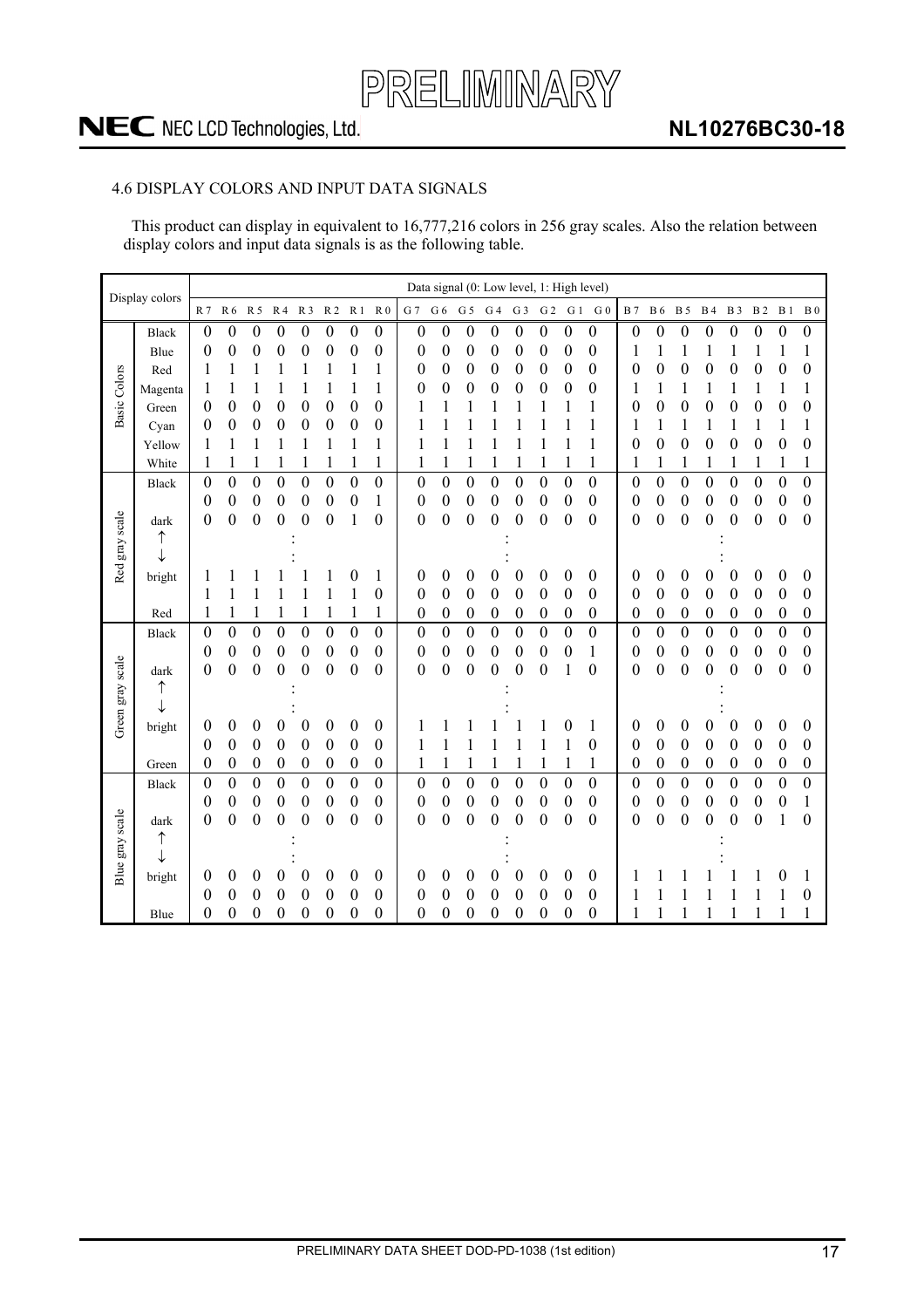

### <span id="page-17-0"></span>4.7 DISPLAY POSITIONS

The following table is the coordinates per pixel (See "**4.8 SCANNING DIRECTIONS**".).

| C(1, 1)             |                |                         |                |                         |               |               |
|---------------------|----------------|-------------------------|----------------|-------------------------|---------------|---------------|
| $\mathbb{R}$<br>G   | B              |                         |                |                         |               |               |
|                     |                |                         |                |                         |               |               |
| $\zeta$ C(<br>1, 1) | C(<br>2,<br>1) | $\bullet\bullet\bullet$ | C(<br>X, 1)    | $\bullet\bullet\bullet$ | C(1023,<br>1) | C(1024, 1)    |
| 2)<br>C(<br>1,      | 2)<br>C(<br>2, | $\bullet\bullet\bullet$ | 2)<br>C(<br>Х, | $\bullet\bullet\bullet$ | C(1023,<br>2) | C(1024,<br>2) |
|                     |                |                         |                |                         |               |               |
|                     |                |                         |                |                         |               |               |
|                     |                |                         |                |                         |               |               |
| C(<br>Y)<br>1,      | C(<br>2,<br>Y) | $\bullet\bullet\bullet$ | Х,<br>C(<br>Y) | $\bullet\bullet\bullet$ | Y)<br>C(1023, | C(1024,<br>Y) |
|                     |                |                         |                |                         |               |               |
|                     |                |                         |                |                         |               |               |
|                     |                |                         |                |                         |               |               |
| C(<br>1, 767        | C(<br>2,767    | $\bullet\bullet\bullet$ | C(<br>X, 767)  | $\bullet\bullet\bullet$ | C(1023, 767)  | C(1024, 767)  |
| 1,768)<br>C(        | C(<br>2,768    |                         | X, 768)<br>C(  |                         | C(1023, 768)  | C(1024, 768)  |

### <span id="page-17-1"></span>4.8 SCANNING DIRECTIONS

The following figures are seen from a front view. Also the arrow shows the direction of scan.



Figure1. Normal scan (DPS: Low or Open)



Figure2. Reverse scan (DPS: High)

### Note1: Meaning of  $C(X, Y)$  and  $D(X, Y)$

C (X, Y): The coordinates of the display position (See "**4.7 DISPLAY POSITIONS**".)  $D(X, Y)$ : The data number of input signal for LCD panel signal processing board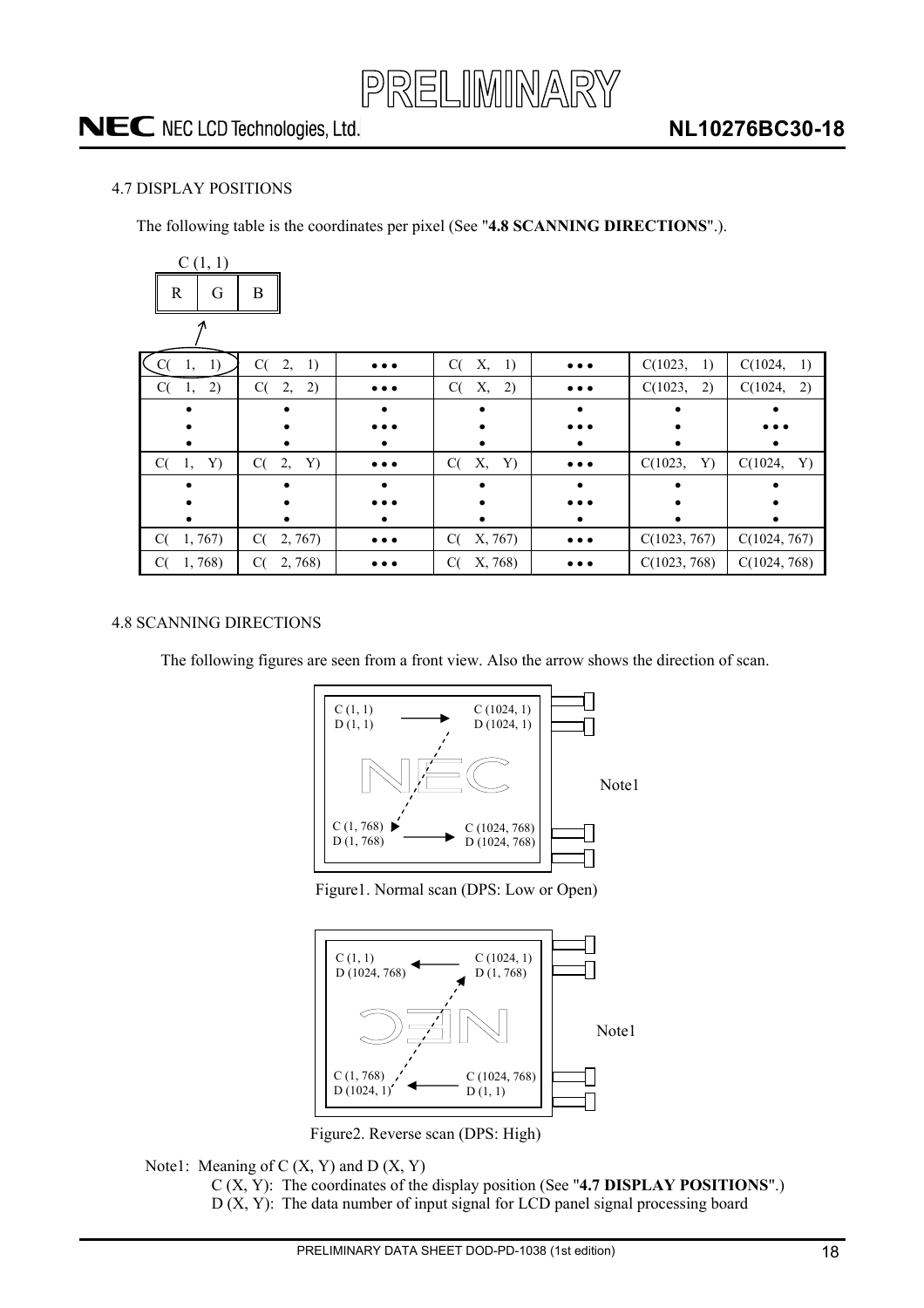

### <span id="page-18-0"></span>4.9 INPUT SIGNAL TIMINGS

- <span id="page-18-1"></span>4.9.1 Outline of input signal timings
	- · Horizontal signal Note1



Note1: This diagram indicates virtual signal for set up to timing. Note2: See "**4.9.3 Input signal timing chart**" for numeration of pulse.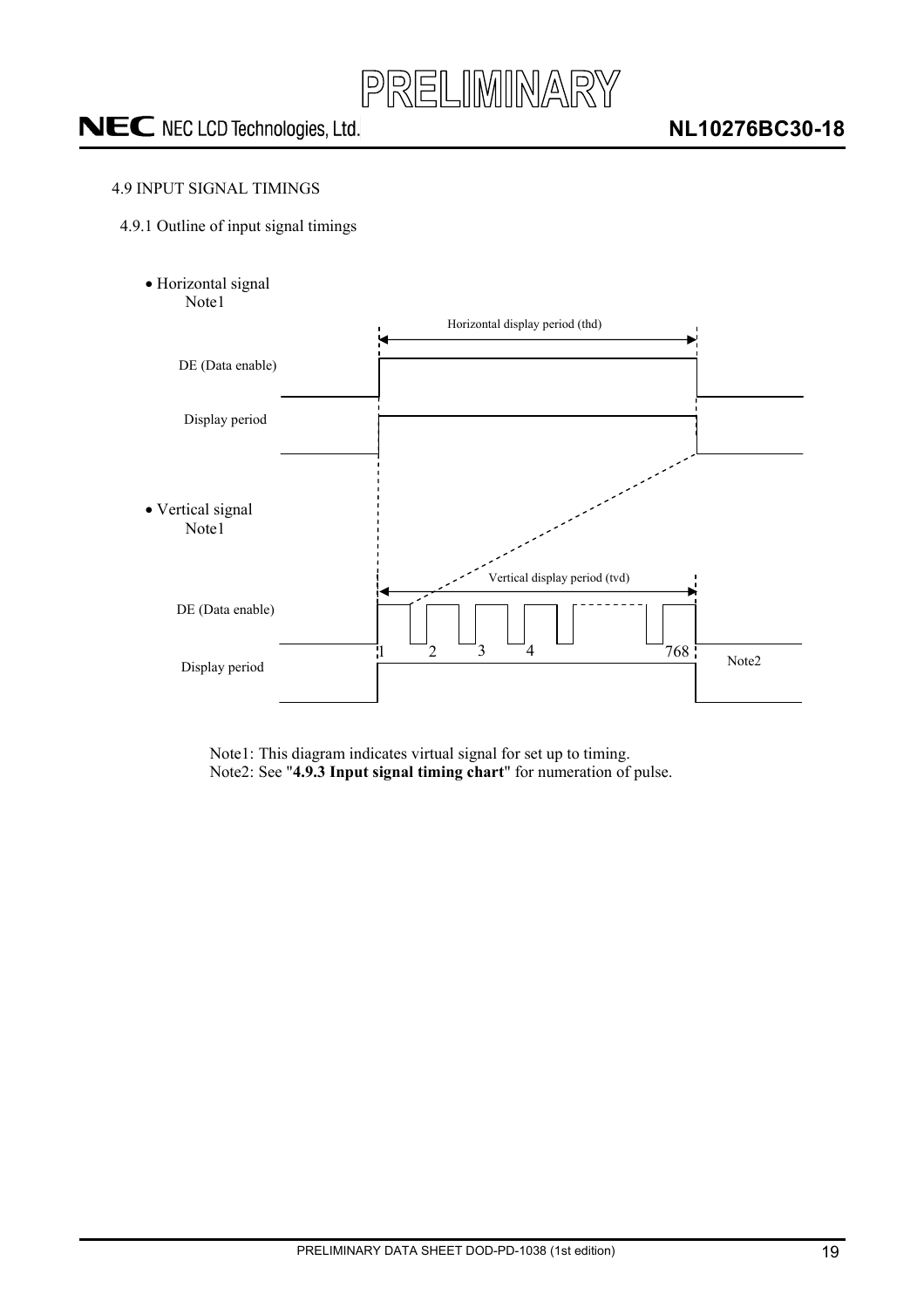### **NL10276BC30-18**

### <span id="page-19-0"></span>4.9.2 Timing characteristics

|             |                         |                      |                |                          |                          |                          |                          |                          | (Note1)           |  |  |
|-------------|-------------------------|----------------------|----------------|--------------------------|--------------------------|--------------------------|--------------------------|--------------------------|-------------------|--|--|
|             | Parameter               |                      |                | Symbol                   | min.                     | typ.                     | max.                     | Unit                     | Remarks           |  |  |
|             | Frequency               |                      | $Vf = 75Hz$    | 1/tc                     | 60.0                     |                          | 70.0                     | <b>MHz</b>               |                   |  |  |
| <b>CLK</b>  |                         |                      | $Vf = 60 Hz$   |                          | 60.0                     | 65.0                     | 70.0                     |                          | 15.384ns (typ.)   |  |  |
|             |                         | Duty                 |                | $\overline{\phantom{0}}$ |                          |                          |                          | $\overline{\phantom{0}}$ | Note2             |  |  |
|             |                         | Rise time, Fall time |                | $\overline{\phantom{a}}$ |                          |                          |                          | ns                       |                   |  |  |
|             | <b>CLK-DATA</b>         |                      | Setup time     | $\overline{\phantom{0}}$ |                          |                          |                          | ns                       |                   |  |  |
| <b>DATA</b> |                         |                      | Hold time      | $\overline{\phantom{a}}$ |                          |                          |                          | ns                       | Note <sub>2</sub> |  |  |
|             |                         | Rise time, Fall time |                | $\overline{\phantom{a}}$ |                          |                          |                          | ns                       |                   |  |  |
|             |                         |                      | $Vf=75Hz$      | th                       | 16.000                   | $\overline{\phantom{m}}$ | $\overline{\phantom{a}}$ | $\mu$ s                  | Note3             |  |  |
|             | Horizontal              | Cycle                |                |                          | 1,100                    |                          | 1,800                    | <b>CLK</b>               |                   |  |  |
|             |                         |                      | $Vf = 60 Hz$   |                          | 16.000                   | 20.676                   |                          | $\mu$ s                  | 48.363kHz (typ.)  |  |  |
|             |                         |                      |                |                          | 1,100                    | 1,344                    | 1,800                    | <b>CLK</b>               | Note3             |  |  |
|             |                         | Display period       |                | thd                      |                          | 1,024                    |                          | <b>CLK</b>               |                   |  |  |
|             |                         |                      | $Vf=75Hz$      |                          | $\overline{\phantom{a}}$ | 13.328                   | 20.0                     | ms                       | 75.029Hz (typ.)   |  |  |
| <b>DE</b>   |                         | Cycle                |                | tv                       | 771                      |                          | $\overline{a}$           | H                        |                   |  |  |
|             | Vertical<br>(One frame) |                      | $Vf = 60Hz$    |                          |                          | 16.666                   | 20.0                     | ms                       | 60.000Hz (typ.)   |  |  |
|             |                         |                      |                |                          | 771                      | 806                      | $\blacksquare$           | H                        |                   |  |  |
|             |                         |                      | Display period | tvd                      | 768                      |                          |                          | H                        |                   |  |  |
|             | <b>CLK-DE</b>           |                      | Setup time     | $\overline{\phantom{a}}$ |                          |                          |                          | ns                       |                   |  |  |
|             |                         | Hold time            |                | $\overline{\phantom{a}}$ |                          | -                        |                          | ns                       | Note2             |  |  |
|             | Rise time, Fall time    |                      |                |                          |                          |                          |                          | ns                       |                   |  |  |

Note1: Definition of parameters is as follows.

tc=  $1CLK$ , th=  $1H$ , Vf=  $1/tv$ 

Note2: See the data sheet of LVDS transmitter.

Note3: "th" must keep the fluctuation within  $\pm 1$  CLK, in order to avoid image sticking.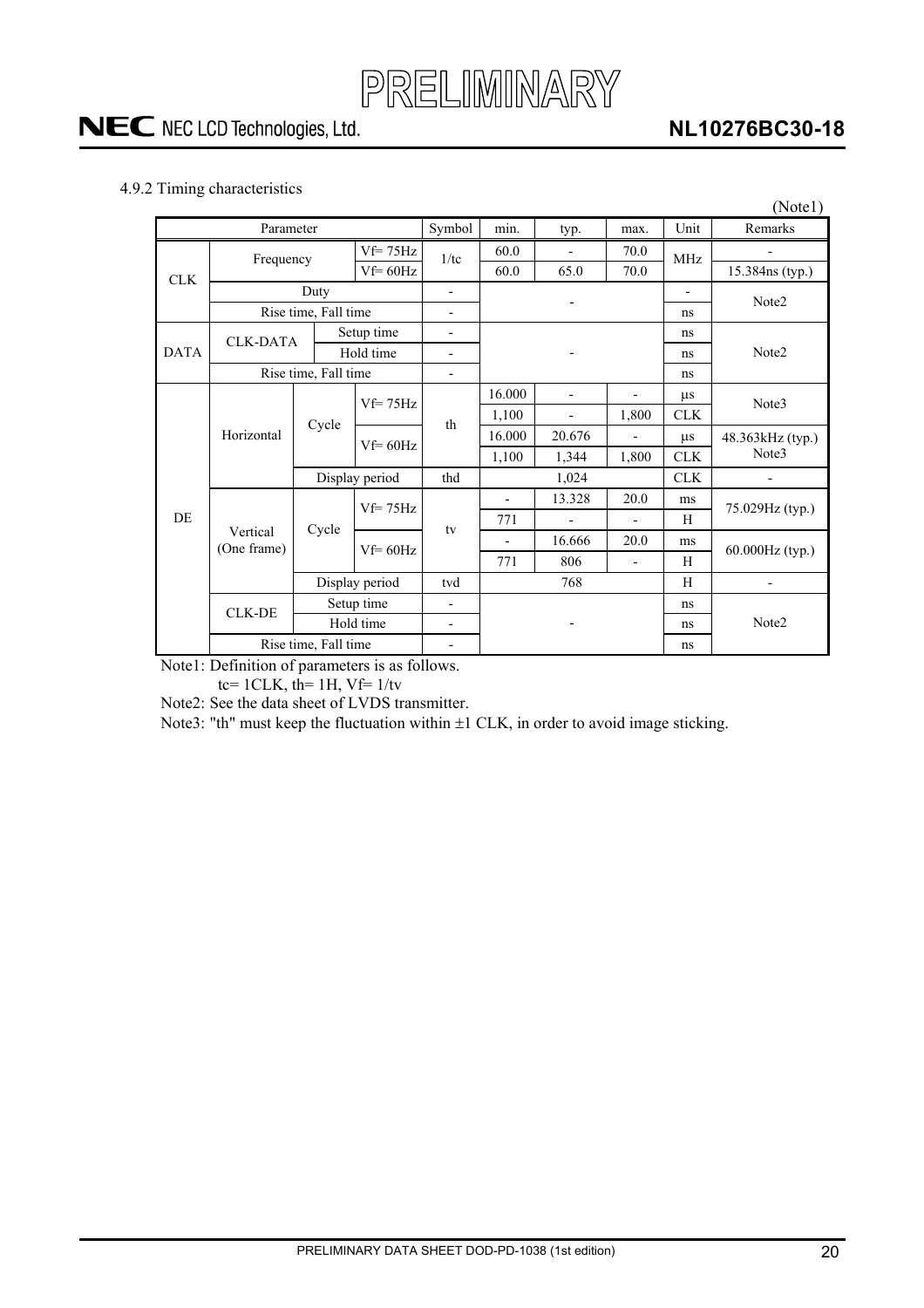

### <span id="page-20-0"></span>4.9.3 Input signal timing chart



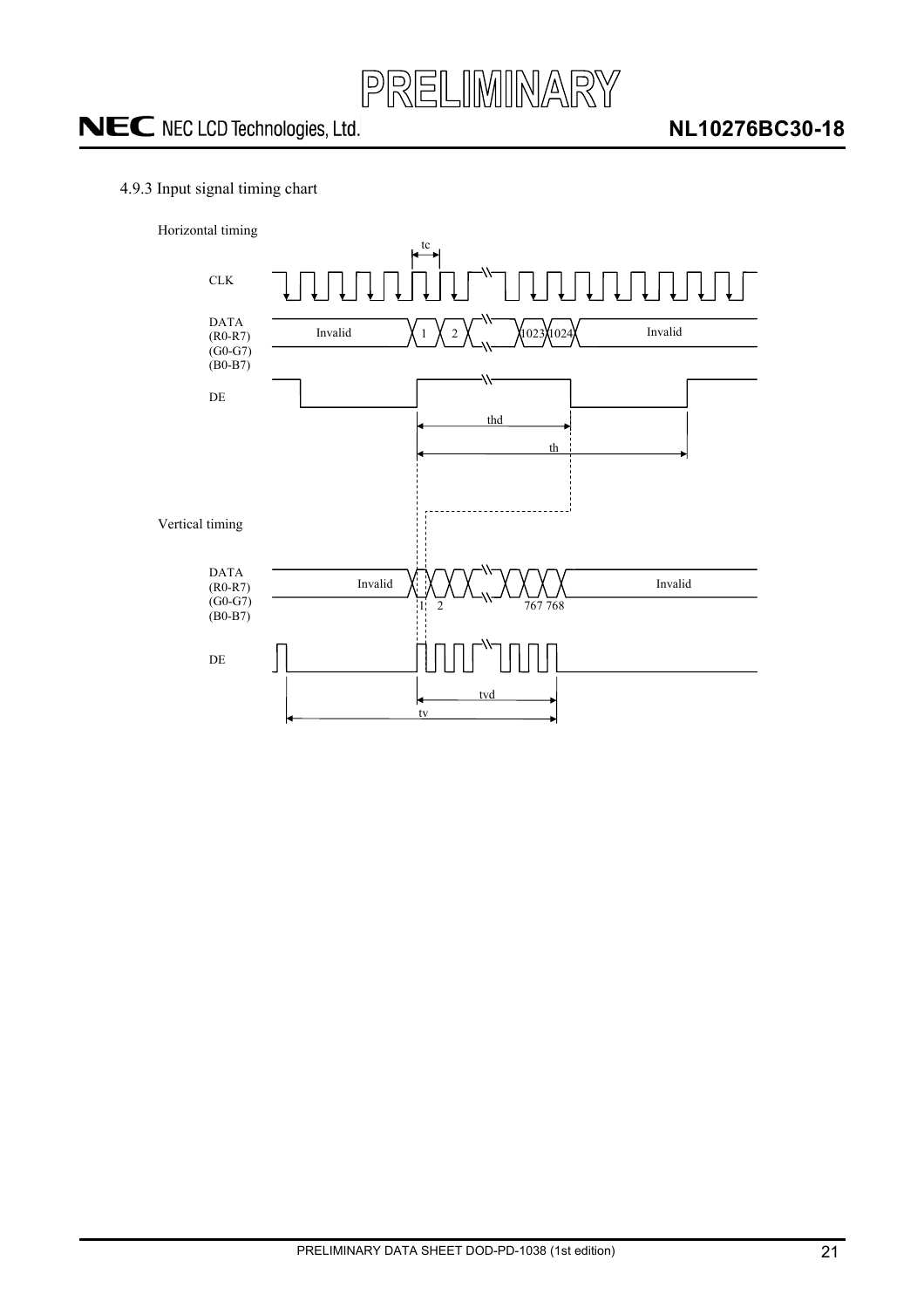### **NL10276BC30-18**

### <span id="page-21-0"></span>4.10 OPTICS

<span id="page-21-1"></span>4.10.1 Optical characteristics

|                      |       |                                                                                                       |               |                          |            |                          |                              | (Notel, Note2)    |
|----------------------|-------|-------------------------------------------------------------------------------------------------------|---------------|--------------------------|------------|--------------------------|------------------------------|-------------------|
| Parameter            |       | Condition                                                                                             | Symbol        | min.                     | typ.       | max.                     | Unit                         | Remarks           |
| Luminance            |       | White at center<br>$\theta$ R= 0°, $\theta$ L= 0°, $\theta$ U= 0°, $\theta$ D= 0°                     | L             | <b>TBD</b>               | 500        | $\overline{\phantom{0}}$ | cd/m <sup>2</sup>            |                   |
| Contrast ratio       |       | White/Black at center<br>$\theta$ R= 0°, $\theta$ L= 0°, $\theta$ U= 0°, $\theta$ D= 0°               | <b>CR</b>     | <b>TBD</b>               | 400        |                          | $\overline{\phantom{0}}$     | Note3             |
| Luminance uniformity |       | White<br>$\theta$ R= 0°, $\theta$ L= 0°, $\theta$ U= 0°, $\theta$ D= 0°                               | LU            |                          | <b>TBD</b> | 1.3                      | $\overline{\phantom{0}}$     | Note4             |
|                      | White | x coordinate                                                                                          | Wx            | <b>TBD</b>               | <b>TBD</b> | <b>TBD</b>               | $\overline{\phantom{a}}$     |                   |
|                      |       | y coordinate                                                                                          | Wy            | <b>TBD</b>               | TBD        | <b>TBD</b>               | $\overline{\phantom{a}}$     |                   |
|                      | Red   | x coordinate                                                                                          | Rx            | $\blacksquare$           | <b>TBD</b> | $\blacksquare$           | $\qquad \qquad \blacksquare$ |                   |
| Chromaticity         |       | y coordinate                                                                                          | Rv            | $\blacksquare$           | <b>TBD</b> | $\overline{a}$           | $\overline{\phantom{0}}$     |                   |
|                      | Green | x coordinate                                                                                          | Gx            | $\blacksquare$           | <b>TBD</b> | $\overline{\phantom{0}}$ | $\overline{\phantom{a}}$     | Note <sub>5</sub> |
|                      |       | y coordinate                                                                                          | Gy            | $\overline{\phantom{0}}$ | <b>TBD</b> |                          |                              |                   |
|                      | Blue  | x coordinate                                                                                          | Bx            | $\blacksquare$           | TBD        | $\overline{a}$           | $\qquad \qquad \blacksquare$ |                   |
|                      |       | y coordinate                                                                                          | By            | $\overline{\phantom{a}}$ | <b>TBD</b> | $\overline{a}$           | $\overline{\phantom{0}}$     |                   |
| Color gamut          |       | $\theta$ R= 0°, $\theta$ L= 0°, $\theta$ U= 0°, $\theta$ D= 0°<br>at center, against NTSC color space | $\mathcal{C}$ | <b>TBD</b>               | 40         |                          | $\frac{0}{0}$                |                   |
|                      |       | White to black                                                                                        | Ton           |                          | <b>TBD</b> | <b>TBD</b>               | ms                           | Note6             |
| Response time        |       | Black to white                                                                                        | Toff          |                          | <b>TBD</b> | <b>TBD</b>               | ms                           | Note7             |
|                      | Right | $\theta U = 0^\circ$ , $\theta D = 0^\circ$ , $CR \ge 10$                                             | $\theta$ R    | <b>TBD</b>               | 75         |                          | $\circ$                      |                   |
| Viewing              | Left  | $\theta U = 0^\circ$ , $\theta D = 0^\circ$ , $CR \ge 10$                                             | $\theta$ L    | <b>TBD</b>               | 75         | $\overline{\phantom{0}}$ | $\circ$                      | Note <sub>8</sub> |
| angle                | Up    | $\theta$ R= 0°, $\theta$ L= 0°, CR≥ 10                                                                | $\theta U$    | <b>TBD</b>               | 75         | $\overline{\phantom{0}}$ | $\circ$                      |                   |
|                      | Down  | $\theta$ R= 0°, $\theta$ L= 0°, CR≥ 10                                                                | $\theta$ D    | <b>TBD</b>               | 55         |                          | $\circ$                      |                   |

Note1: These are initial characteristics.

Note2: Measurement conditions are as follows.

Ta=  $25^{\circ}$ C, VCC=  $3.3V$ , IBL=  $6.0$ mArms/lamp, Display mode: XGA,

Horizontal cycle= 1/48.363kHz, Vertical cycle= 1/60.0Hz, DPS= Low or Open: Normal scan

Optical characteristics are measured after 20minutes from working the product, in the dark room. Also measurement method for luminance is as follows.



Note3: See "**4.10.2 Definition of contrast ratio**".

- Note4: See "**4.10.3 Definition of luminance uniformity**".
- Note5: These coordinates are found on CIE 1931 chromaticity diagram.
- Note6: Product surface temperature:  $TopF = TBD$  °C
- Note7: See "**4.10.4 Definition of response times**".
- Note8: See "**4.10.5 Definition of viewing angles**".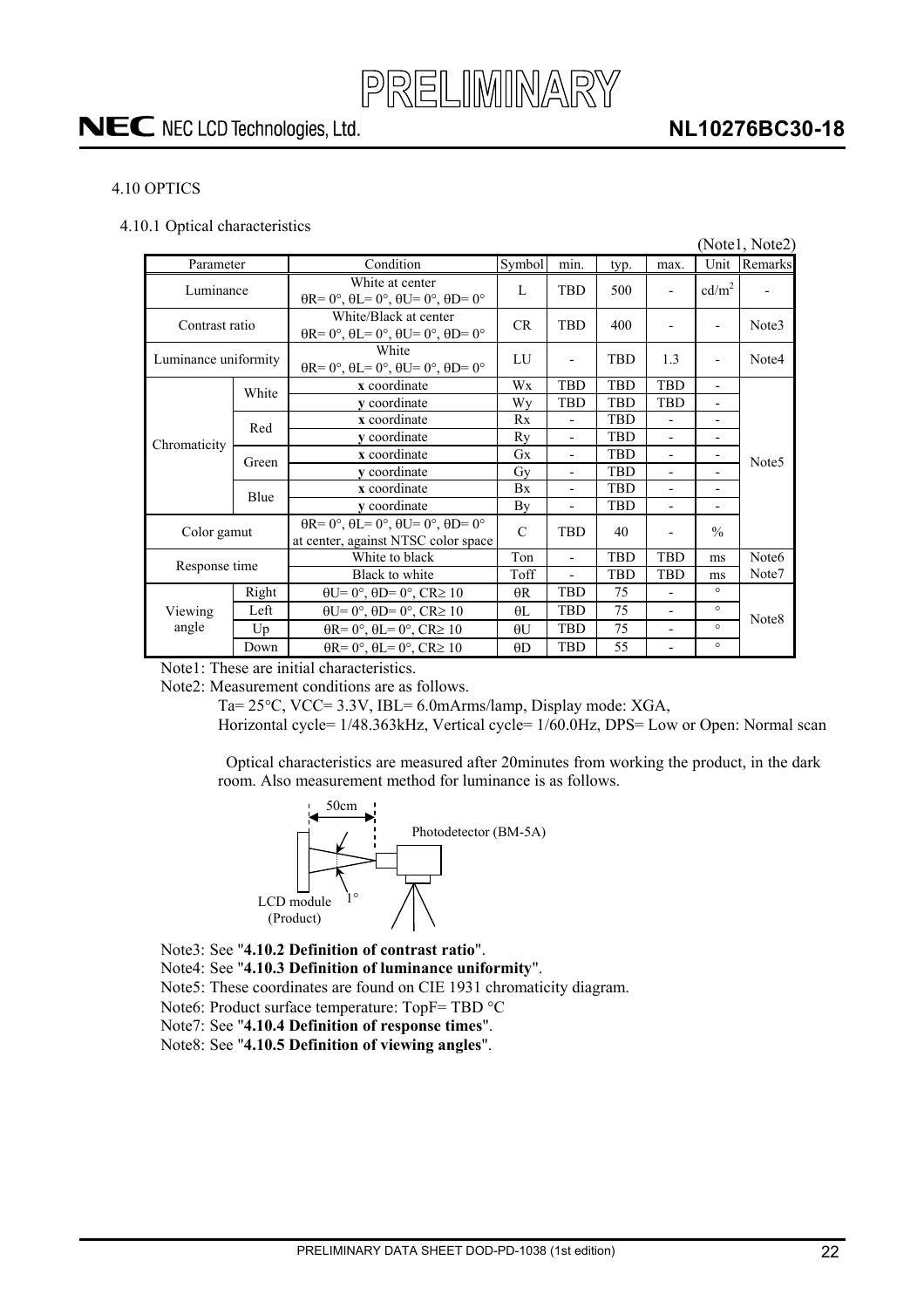

<span id="page-22-0"></span>4.10.2 Definition of contrast ratio

The contrast ratio is calculated by using the following formula. Luminance of white screen Contrast ratio  $(CR)$  =

Luminance of black screen

<span id="page-22-1"></span>4.10.3 Definition of luminance uniformity

The luminance uniformity is calculated by using following formula.

Maximum luminance from  $\odot$  to  $\odot$ Minimum luminance from  $\textcircled{1}$  to  $\textcircled{5}$ Luminance uniformity  $(LU) = -$ 

The luminance is measured at near the 5 points shown below.



#### <span id="page-22-2"></span>4.10.4 Definition of response times

Response time is measured, the luminance changes from "white" to "black", or "black" to "white" on the same screen point, by photo-detector. Ton is the time it takes the luminance change from 90% down to 10%. Also Toff is the time it takes the luminance change from 10% up to 90% (See the following diagram.).



<span id="page-22-3"></span>4.10.5 Definition of viewing angles

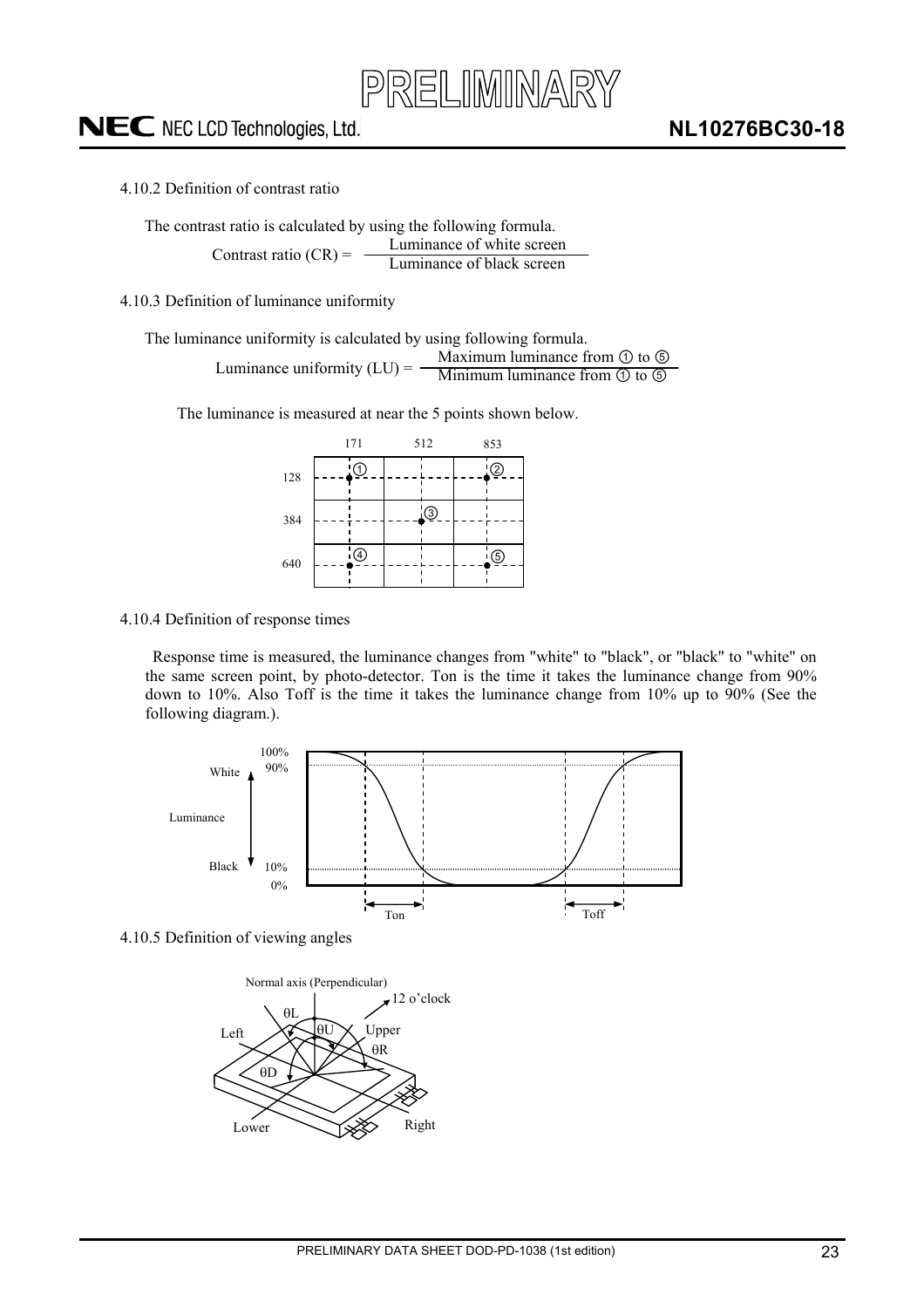

### <span id="page-23-0"></span>**5. RELIABILITY TESTS**

| Test item                                    | Condition                                                                                                                                                                   | Judgement                                      |
|----------------------------------------------|-----------------------------------------------------------------------------------------------------------------------------------------------------------------------------|------------------------------------------------|
| High temperature and humidity<br>(Operation) | ① $60 \pm 2$ °C, RH= 90%, 240 hours<br>Display data is black.<br>(2)                                                                                                        |                                                |
| High temperature<br>(Operation)              | $70 \pm 3$ °C, 240 hours<br>①<br>Display data is black.<br>(2)                                                                                                              |                                                |
| Heat cycle<br>(Operation)                    | $\textcircled{1}$ -10 ± 3°C1 hour<br>$70 \pm 3$ °C1 hour<br>50cycles, 4 hours/cycle<br>(2)<br><b>3</b> Display data is black.                                               |                                                |
| Thermal shock<br>(Non operation)             | $\textcircled{1}$ -20 ± 3°C30 minutes<br>$80 \pm 3$ °C30 minutes<br>100 cycles, 1 hour/cycle<br>(2)<br>Temperature transition time is within<br>$\circled{3}$<br>5 minutes. | No display malfunctions<br>Note1               |
| <b>ESD</b><br>(Operation)                    | ① 150pF, 150Ω, $\pm$ 10kV<br>9 places on a panel surface<br>Note <sub>2</sub><br>$\circled{2}$<br>10 times each places at 1 sec interval<br>③                               |                                                |
| <b>Dust</b><br>(Operation)                   | Sample dust: No. 15 (by JIS-Z8901)<br>①<br>15 seconds stir<br>(2)<br>8 times repeat at 1 hour interval<br>(3)                                                               |                                                |
| Vibration<br>(Non operation)                 | ① 5 to 100Hz, $11.76 \text{m/s}^2$<br>1 minute/cycle<br>(2)<br>X, Y, Z direction<br>3<br>50 times each directions<br>4                                                      | No display malfunctions<br>No physical damages |
| Mechanical shock<br>(Non operation)          | $294 \text{m/s}^2$ , 11ms<br>$\odot$<br>$\pm X$ , $\pm Y$ , $\pm Z$ direction<br>(2)<br>3 times each directions<br>$\circled{3}$                                            | Note1                                          |

Note1: Display and appearance are checked under environmental conditions equivalent to the inspection conditions of defect criteria.

Note2: See the following figure for discharge points.

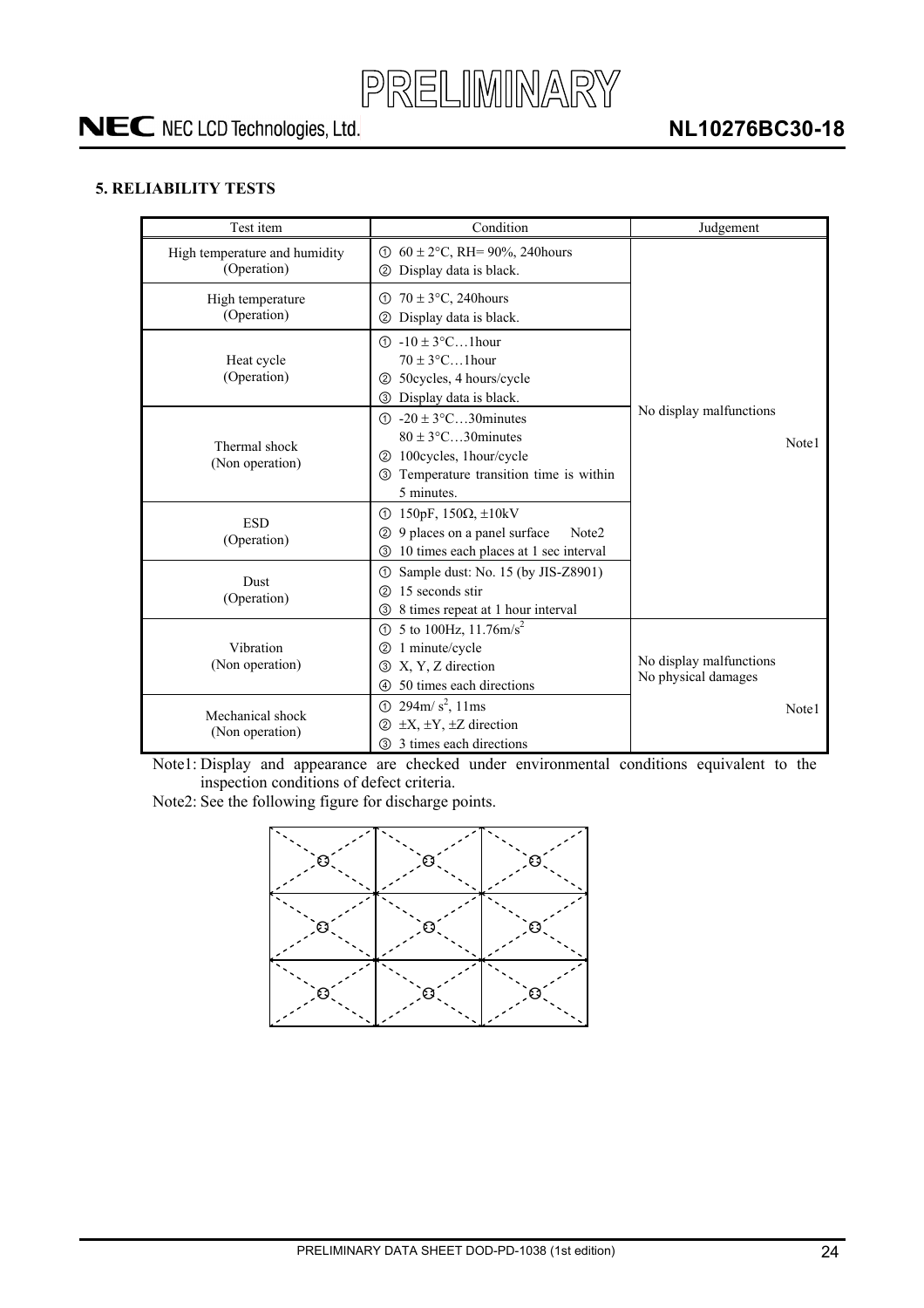### <span id="page-24-0"></span>**6. PRECAUTIONS**

#### <span id="page-24-1"></span>6.1 MEANING OF CAUTION SIGNS

The following caution signs have very important meaning. **Be sure to read "6.2 CAUTIONS" and "6.3 ATTENTIONS", after understanding these contents!** 



<span id="page-24-2"></span>6.2 CAUTIONS

 **Do not touch lamp cables while turn on. There is a danger of an electric shock.** 



 **Do not touch the working backlight and IC. There is a danger of burn injury.** 

  **Do not shock and press the LCD panel and the backlight! There is a danger of breaking, because they are made of glass. (Shock: To be not greater 294m/s<sup>2</sup> and to be not greater 11ms, Pressure: To be not greater 19.6 N (** $\phi$ **16mm jig))** 

<span id="page-24-3"></span>6.3 ATTENTIONS **!**

<span id="page-24-4"></span>6.3.1 Handling of the product

- Take hold of both ends without touching the circuit board when the product (LCD module) is picked up from inner packing box to avoid broken down or misadjustment, because of stress to mounting parts on the circuit board.
- ཱ Do not hook nor pull cables such as lamp cable, and so on, in order to avoid any damage.
- ི When the product is put on the table temporarily, display surface must be placed downward.
- ཱི When handling the product, take the measures of electrostatic discharge with such as earth band, ionic shower and so on, because the product may be damaged by electrostatic.
- ུ The torque for product mounting screws must never exceed 0.343Nm. Higher torque might result in distortion of the bezel. And the length of product mounting screws must be  $\leq 2.8$ mm.
- ཱུ The product must be installed using mounting holes without undue stress such as bends or twist (See outline drawings). And do not add undue stress to any portion (such as bezel flat area). Bends or twist described above and undue stress to any portion may cause display mura.
- ྲྀ Do not press or rub on the sensitive product surface. When cleaning the product surface, use of the cloth with ethanolic liquid such as screen cleaner for LCD is recommended.
- ཷ Do not push nor pull the interface connectors while the product is working.
- ླྀ Do not bend or unbend the lamp cable at the near part of the lamp holding rubber, to avoid the damage for high voltage side of the lamp.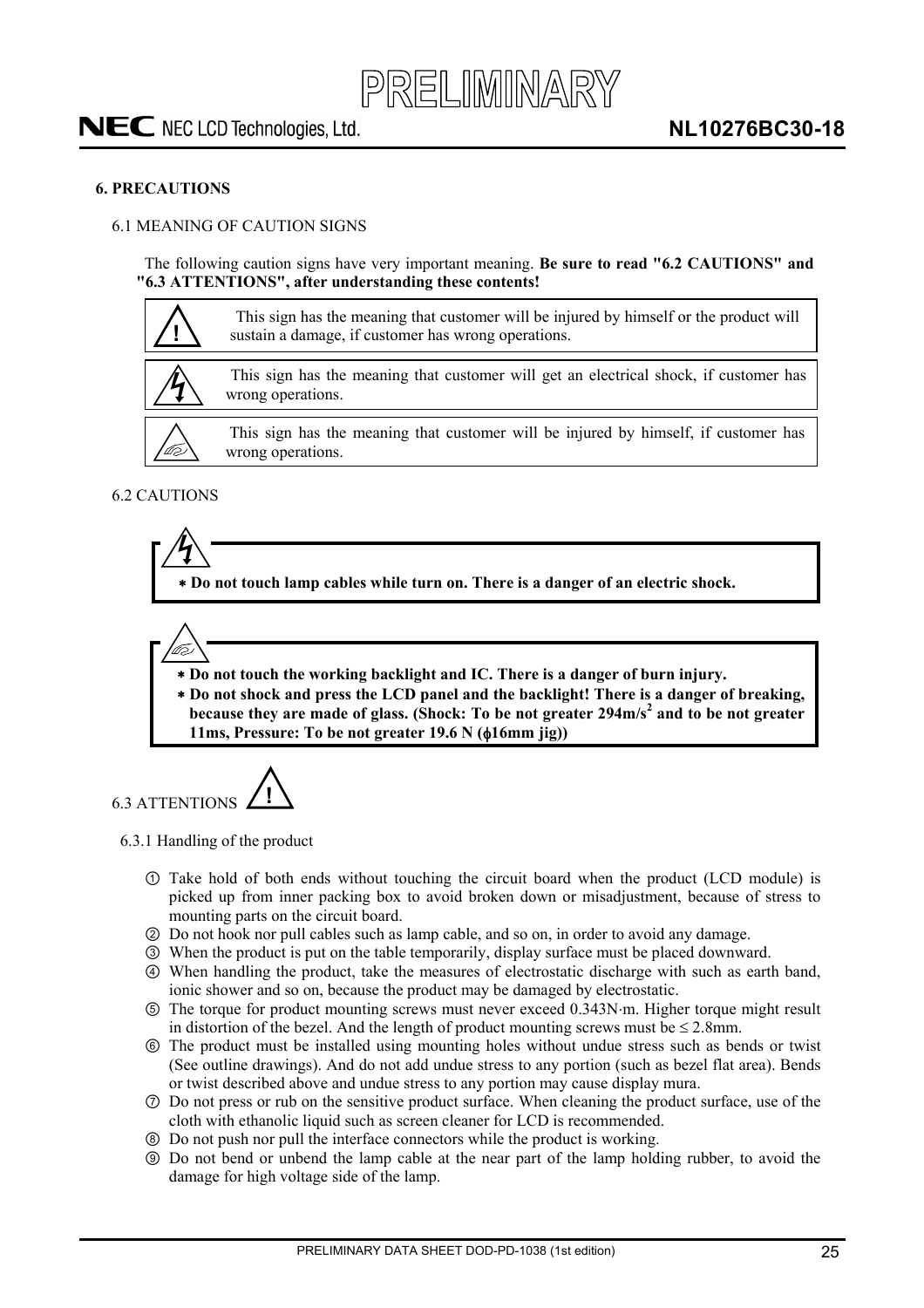PRELIMINARY

- ཹ If the lamp cable is attached on the metal part of the product directly, high frequency leak current to the metal part may occur, then the brightness may decrease or the lamp may not be turned on.
- ེ When not connecting FG of the LCD module to the customer's equipment ground, inverter noise may create video noise on the LCD screen.
- ཻ When handling the product, use of an original protection sheet on the product surface (polarizer) is recommended for protection of product surface. Adhesive type protection sheet may change color or characteristics of the polarizer.

### <span id="page-25-0"></span>6.3.2 Environment

- Do not operate or store in high temperature, high humidity, dewdrop atmosphere or corrosive gases. Keep the product in packing box with antistatic pouch in room temperature to avoid dusts and sunlight, when storing the product.
- ཱ In order to prevent dew condensation occurring by temperature difference, the product packing box should be opened after enough time being left under the environment of an unpacking room. Evaluate the leaving time sufficiently because a situation of dew condensation occurring is changed by the environmental temperature and humidity. (Recommended leaving time: 6 hours or more with packing state)
- ི Do not operate in high magnetic field. Circuit boards may be broken down by it.
- ཱི This product is not designed as radiation hardened.

#### <span id="page-25-1"></span>6.3.3 Characteristics

#### **The following items are neither defects nor failures.**

- Response time, luminance and color may be changed by ambient temperature.
- ཱ Display mura, flicker, vertical seam or small spot may be observed depending on display patterns.
- ི Optical characteristics (e.g. luminance, display uniformity, etc.) gradually is going to change depending on operating time, and especially low temperature, because the LCD has cold cathode fluorescent lamps.
- ཱི Do not display the fixed pattern for a long time because it may cause image sticking. Use a screen saver, if the fixed pattern is displayed on the screen.
- ུ The display color may be changed depending on viewing angle because of the use of condenser sheet in the backlight.
- ཱུ Optical characteristics may be changed depending on input signal timings.
- ྲྀ The interference noise between input signal frequency for this product's signal processing board and luminance control frequency of the inverter may appear on a display. Set up luminance control frequency of the inverter so that the interference noise does not appear.

### <span id="page-25-2"></span>6.3.4 Other

- All GND and VCC terminals should be used without any non-connected lines.
- ཱ Do not disassemble a product or adjust variable resistors.
- ི See "REPLACEMENT MANUAL FOR LAMP HOLDER SET", when replacing backlight lamps.
- ཱི Pack the product with original shipping package, in order to avoid any damages during transportation, when returning the product to NEC for repair and so on.
- ུ The LCD module by itself or integrated into end product should be packed and transported with display in the vertical position. Otherwise the display characteristics may be degraded.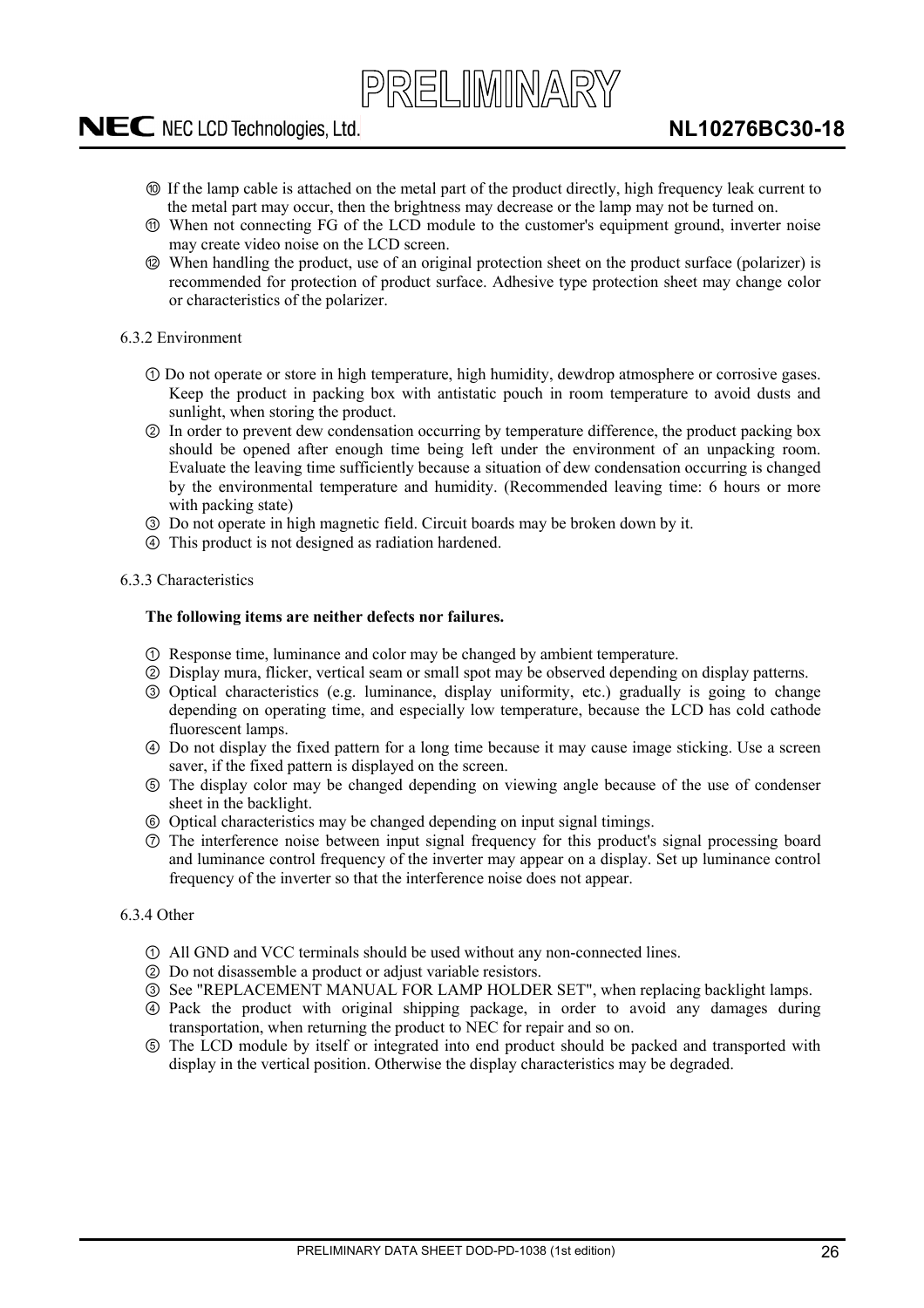

### **7. OUTLINE DRAWINGS**

7.1 FRONT VIEW

<span id="page-26-1"></span><span id="page-26-0"></span>Note1: The torque for product mounting screws must never exceed  $0.343N$  m. And the length of product mounting screws must be  $\leq 2.8$ mm. Note2: NEC's reliability tests are carried out using mounting holes "a", "c", "d" and "f".

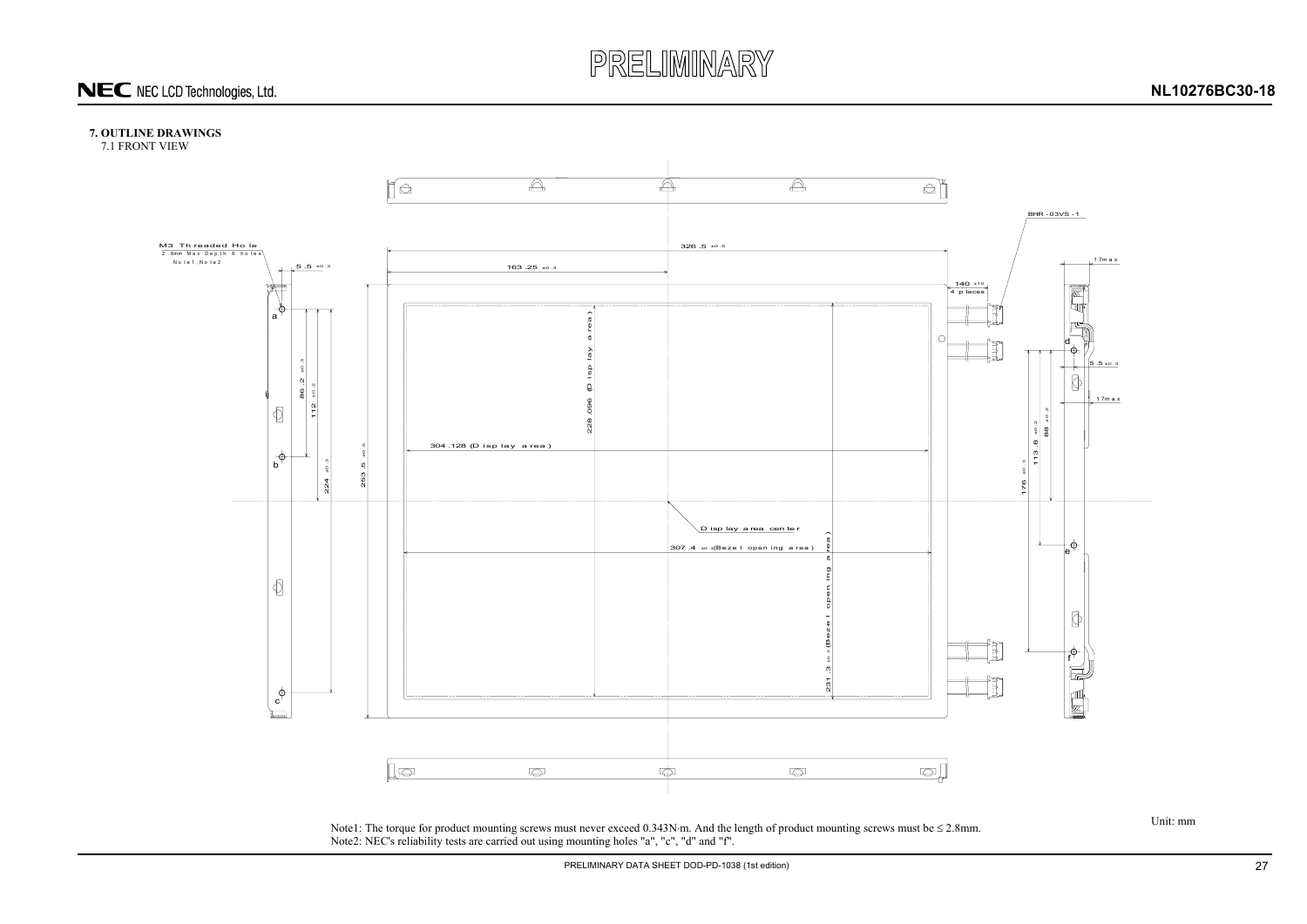# PRELIMINARY

## NEC NEC LCD Technologies, Ltd.

### **NL10276BC30-18**



PRELIMINARY DATA SHEET DOD-PD-1038 (1st edition) 28

### 7.2 REAR VIEW



<span id="page-27-0"></span>Note1: The values in parentheses are for reference.<br>Unit: mm Note2: The torque for product mounting screws must never exceed 0.343N·m.